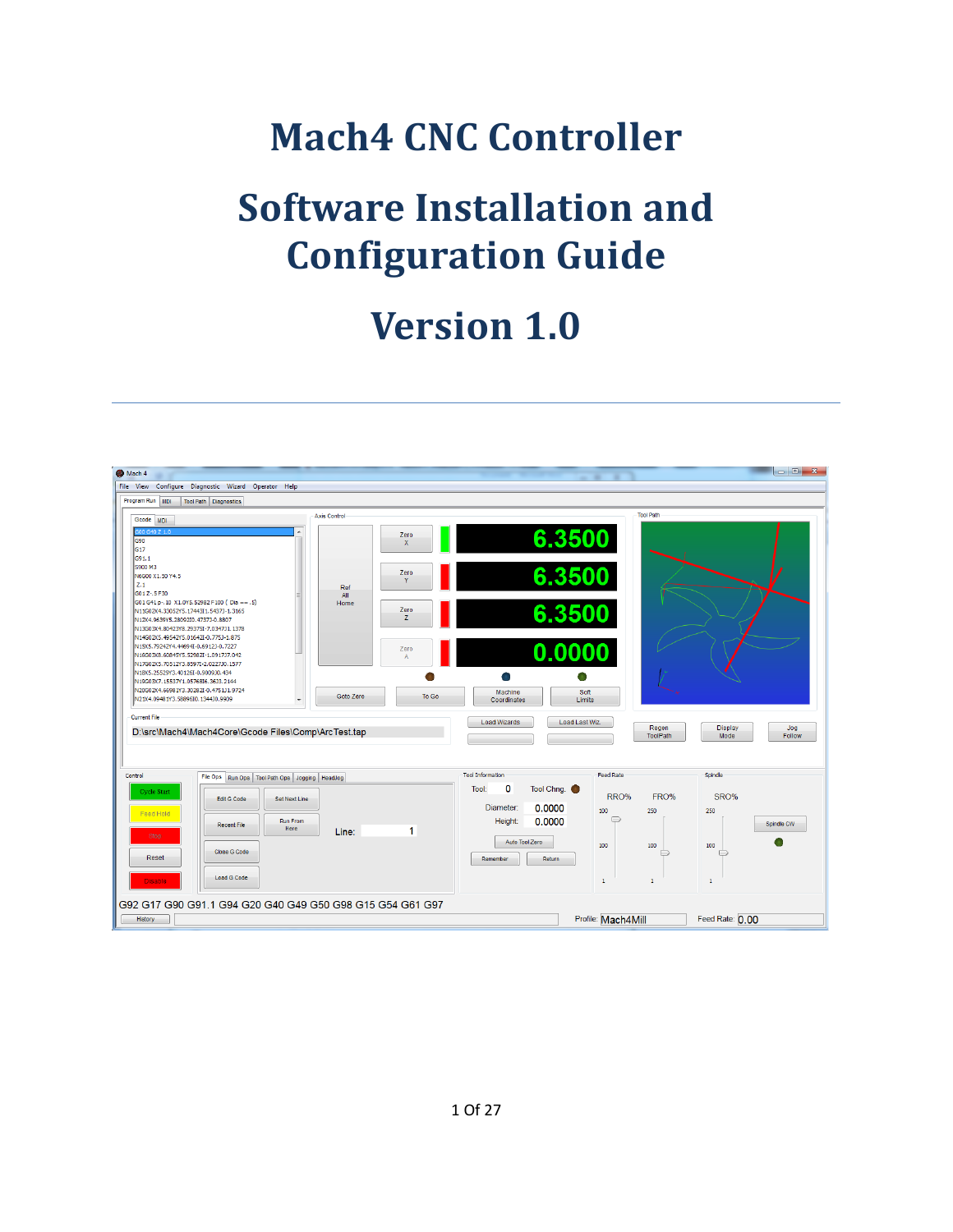Copyright © 2014 Newfangled Solutions, Artsoft USA, All Rights Reserved

The following are registered trademarks of Microsoft Corporation: Microsoft, Windows. Any other trademarks used in this manual are the property of the respective trademark holder.

# **Table of Contents**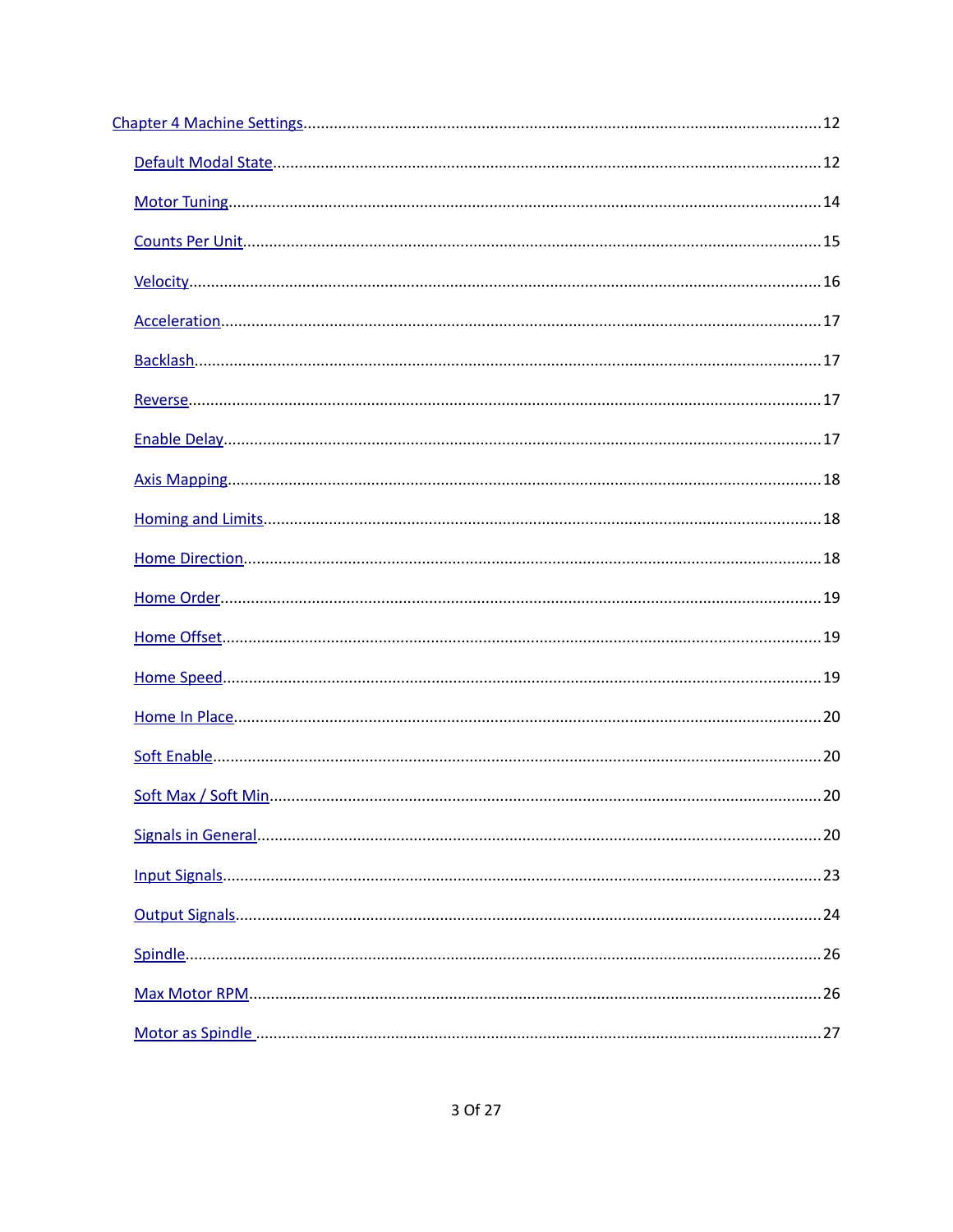# <span id="page-3-0"></span>**Chapter 1 Introduction to CNC Systems**

This chapter introduces you to terminology used in the rest of this manual and explains the purpose of the different components in a computer numerically controlled (CNC) system. CNC machines are in many industries and becoming more popular in manufacturing lines. The traditional machine types are Mills, Routers, Lathes and Plasma cutters. The non traditional things that can be done with a CNC system can be but not limited it laser measurement, pick and place, quilting, assembly, laser cutting, rapid prototype, painting and so on. Because of the popularity of CNC's in non traditional CNC industries Mach4 has been made to be extremely configurable and expandable. The ability to add and remove modules will be covered in this manual but the screen and scripting customization will be covered in there respective manuals.

## <span id="page-3-2"></span>*Before You Begin....*

Any machine tool is potentially dangerous. Computer controlled machines are potentially more dangerous than manual ones because, for example, a computer is quite prepared to rotate an 8" unbalanced cast iron four-jaw chuck at 3000 rpm, to plunge a panel-fielding router cutter deep into a piece of oak, or to mill away the clamps holding your work to the table. Because we do not know the details of your machine or local conditions we can accept no responsibility for the performance of any machine or any damage or injury caused by its use. It is your responsibility to ensure that you understand the implications of what you design and build and to comply with any legislation and codes of practice applicable to your country or state. If you are in any doubt, be sure to seek guidance from a professionally qualified expert rather than risk injury to yourself or to others.

## <span id="page-3-1"></span>*Introduction*

This document tells how to install and setup Mach4 motion control software. The foundation of Mach4 is the core called Mach4Core, Mach4Core can be setup in many configurations for the following machine configurations general automation, Mill, Router, Lathe, Plasma, Pick and Place, etc... A separate documents explain how to operate Mach4 with the specific machine types. The user interface has no relation to the core or motion and/or IO devices used.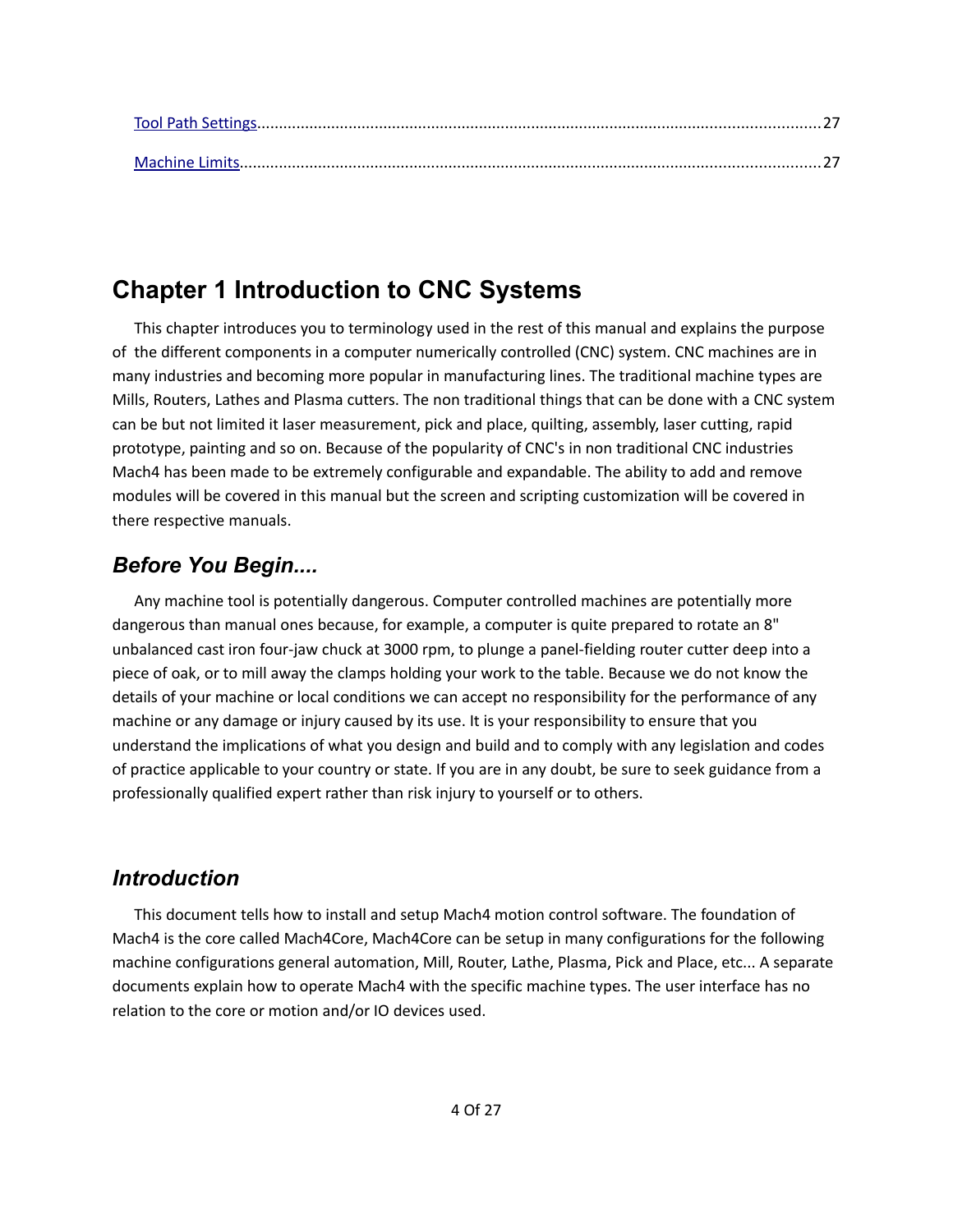**YOU WILL NEED TO READ THIS DOCUMENTATION!** Mach4 is a very complex software package that cannot be simply made "to work" without proper configuration. The install and play with the settings approach may work for other software packages but this is not the case with Mach4. The time spent reading the manual will save many hours of aggravation and will result in a better running machine. This manual will give the steps in a logical order that must be followed.

## <span id="page-4-0"></span>*Mach4 Layout*

Mach4 is built on a central core called Mach4Core.dll and is what connects all the parts of Mach4 together. The following diagram (see [Drawing 1\)](#page-4-1) shows how all the components are connected:



<span id="page-4-1"></span>*Drawing 1: Mach4Layout*

All IO, Motion and addon devices are plugins allowing them to be setup and configured in Mach4. The plugins supplied by Newfangled Solutions in the installer are added as appendixes to the end of this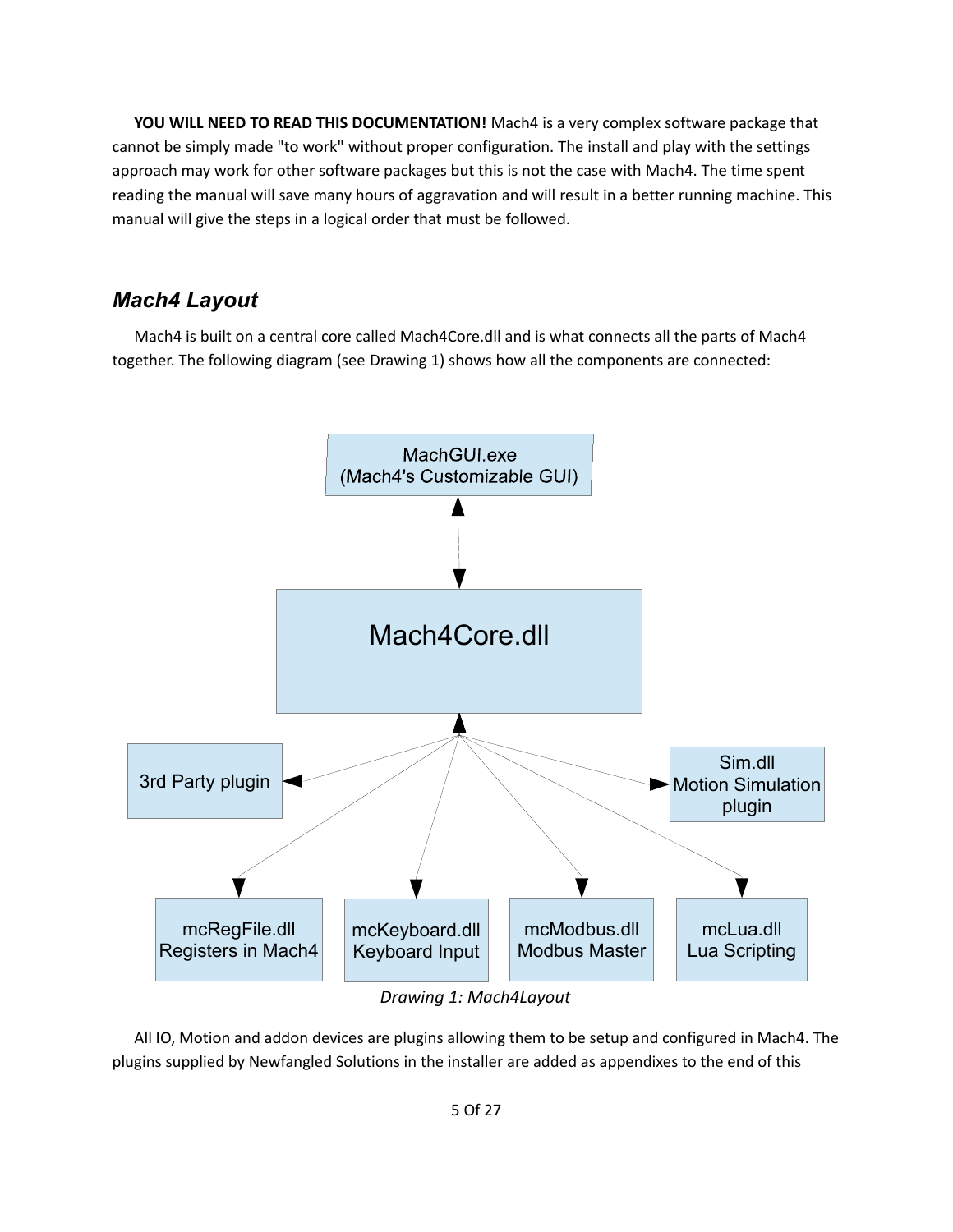document. Any plugins that are not being used should be removed from the system to lower the overhead of Mach4 on the computer. Development partners of Newfangled Solutions have access to Mach4's SDK allowing them to manufacture plugins for other devices and/or functions. The setup, configuration, and any diagnostics will not be covered in this manual for their devices.

# <span id="page-5-2"></span>**Chapter 2 Installing Mach4 Software**

If Mach4's installer is not on the machine, a copy can be found at www.machsupport.com in the downloads section of the web page. The machine tool does not need to be connected to the web to install Mach4.

If the machine is setup by an OEM or manufacture as a complete system, many if not all of the steps in the following chapter may have already been done for you. The machine settings are all saved in the profile directory with its own named directory. The named directories can be added and removed from the profiles dialog but it is useful to know where the settings are. The named directory for each machine contains all the machine settings in it's machine.ini file. The machine.ini file is backed up every time mach4 is started so the user can roll back settings if there was an error made during software configuration. The other directories in the named profile directory contain the macros, tool table, fixture table, ini backups, screw maps and so on. If a new computer is being setup to replace the an existing PC with Mach4 a simple copy of the profile named directory can be done to move over all the machine settings.

#### <span id="page-5-1"></span>*Installation*

Mach4 is distributed by Newfangled Solutions over the internet. The software is available as a single installer from the web-page with a download size of about 17MB. After install Mach4 will be in demo mode with a limitation of how long Gcode will execute. The time the software can be run in demo is about 20 min and then it will randomly stop in the middle of a run. Newfangled Solutions recommends that Mach4 is setup and tested before purchasing a license. Pricing and options are available at [www.machsupport.com](http://www.machsupport.com/) .

#### <span id="page-5-0"></span>*Downloading*

Download the installation package from [www.machsupport.com](http://www.machsupport.com/) . Click on the download link and save the self-installing file on the desktop or in a convenient folder. Mach4 needs to be install as administrator, this can be done by right clicking on the self-installing file and telling it to "Run as Administrator". If installing in a remote location the installation file can be saved and moved to a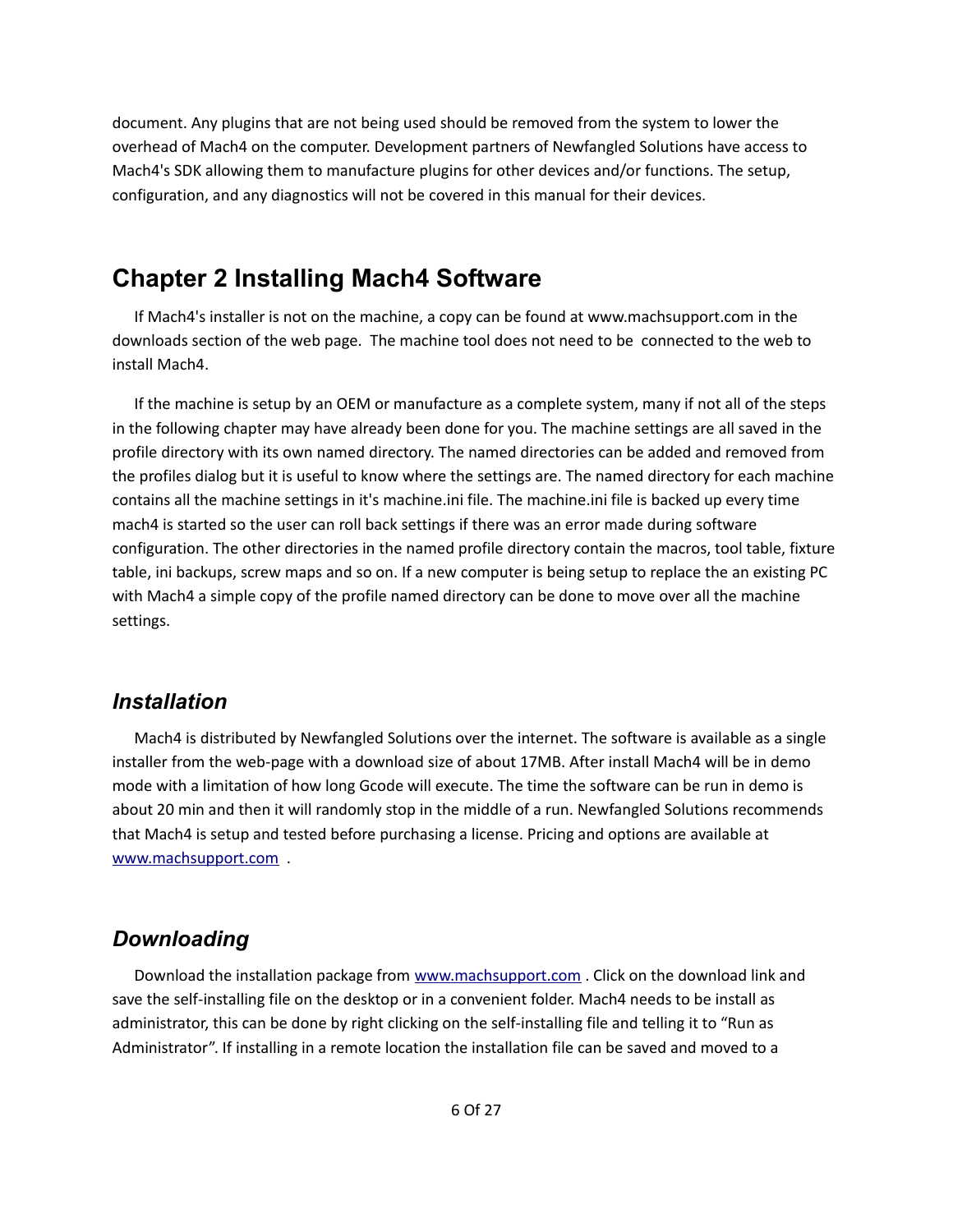machine that has no web access. The file will require a CD or USB drive to have adequate storage volume.

# <span id="page-6-2"></span>*Installing*

This section will guide the process of installing Mach4 software. If Mach4 has been previously installed on the machine, Mach4 can be installed on top of a previous installation. There is no need to uninstall before reinstalling.

#### **If a machine is connected:**

The machine that is connected to the computer should be set in a condition that will not allow motion or IO to be triggered. If the machine can be disconnected please disconnect. If the machine can't be disconnected please press the E-stop button to put the machine into an E-stop condition.

## <span id="page-6-1"></span>*Run the installer*

Running the installer should be done as Administrator to allow Mach4 to be installed correctly. The package will be installed by default in the C:/Mach4 directory. It is recommended that you keep the installation directory as C:/Mach4 so the support staff can better assist you with your future support needs. The basic install will load the appropriate files needed for each machine type (Lathe. Mill and Plasma).

# <span id="page-6-0"></span>*Setting up the Profile*

To test the installation double click on the Mach4 Icon that was placed on the desktop by the Mach4 installer. The icon will launch the MachGUI.exe executable and allow the selection of a profile. It is recommended that a new profile is setup for the machine that is being configured. A new profile can be generated by pressing the "Create Profile" button (see [Figure 1\)](#page-7-1),but this will create a blank profile. If a similar setup is available the "Copy Profile" button (see [Figure 1\)](#page-7-1) can be used to copy all the profile settings and create the profile.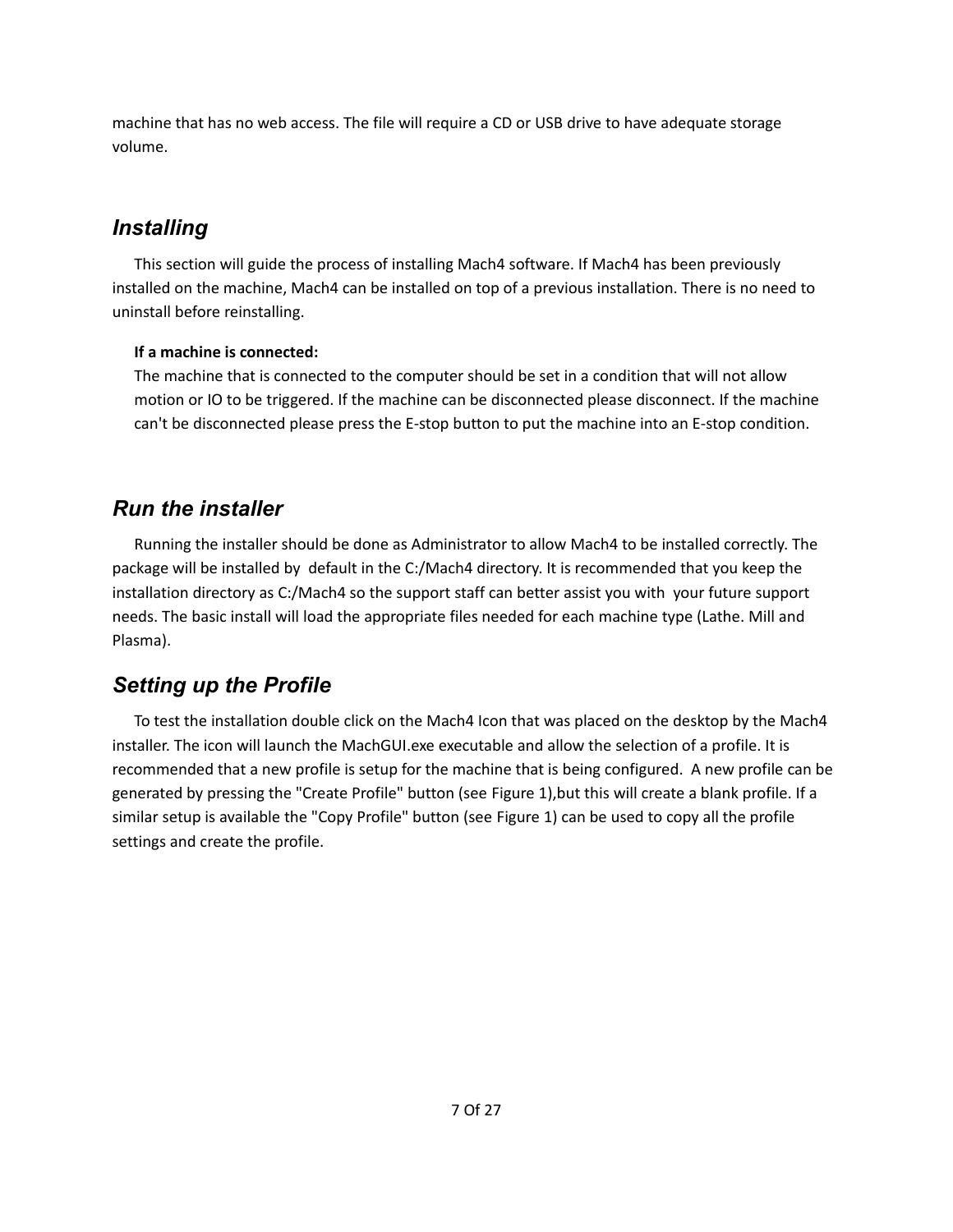| <b>Current Profiles</b>                | <b>Create Profile</b> |
|----------------------------------------|-----------------------|
| Mach4Lathe<br>Mach4Mill<br>Mach4Plasma | Copy Profile          |
|                                        | Restore Backup        |
|                                        | Delete Profile        |
|                                        |                       |
|                                        |                       |
|                                        |                       |

<span id="page-7-1"></span>*Figure 1*

 A "Copy Profile" is very powerful as it will copy all the machine settings such as the tool data, fixture data, ini backups, Macros, and all machine settings. This can be used later to make a test profile to allow changes to be made without harming the running machine profile. The profile can be removed after testing is finished with the "Delete Profile" button. The profile settings can also be restored to a previous session if a bad setting has been made. The "Restore Backup" button (see [Figure 1\)](#page-7-1) will launch the Restore Backup dialog (see [Figure 2\)](#page-7-2). The machine.ini can be selected by looking at the Date and Time if the last known running configuration.

| Restore Backup |            |                             |       | $\Sigma$ |
|----------------|------------|-----------------------------|-------|----------|
|                |            | Select the file to restore: |       |          |
| File Name      | Date       | Time                        | Size  | ▲        |
| Machine.ini.01 | 2014-03-03 | 16:33:31                    | 46050 |          |
| Machine.ini.02 | 2014-03-04 | 12:39:34                    | 46031 | Ξ        |
| Machine.ini.03 | 2014-03-05 | 11:07:50                    | 46031 |          |
| Machine.ini.04 | 2014-03-05 | 14:13:32                    | 46031 |          |
| Machine.ini.05 | 2014-03-05 | 14:33:05                    | 46031 |          |
| Machine.ini.06 | 2014-03-05 | 14:39:13                    | 46031 |          |
| Machine.ini.07 | 2014-03-05 | 14:44:29                    | 46031 |          |
| Machine.ini.08 | 2014-03-05 | 14:45:56                    | 46031 |          |
| Machine.ini.09 | 2014-03-07 | 10:37:33                    | 46031 |          |
|                |            |                             |       |          |
|                |            |                             | OK    | Cancel   |

<span id="page-7-2"></span>*Figure 2*

<span id="page-7-0"></span>*Create Shortcut to Profile*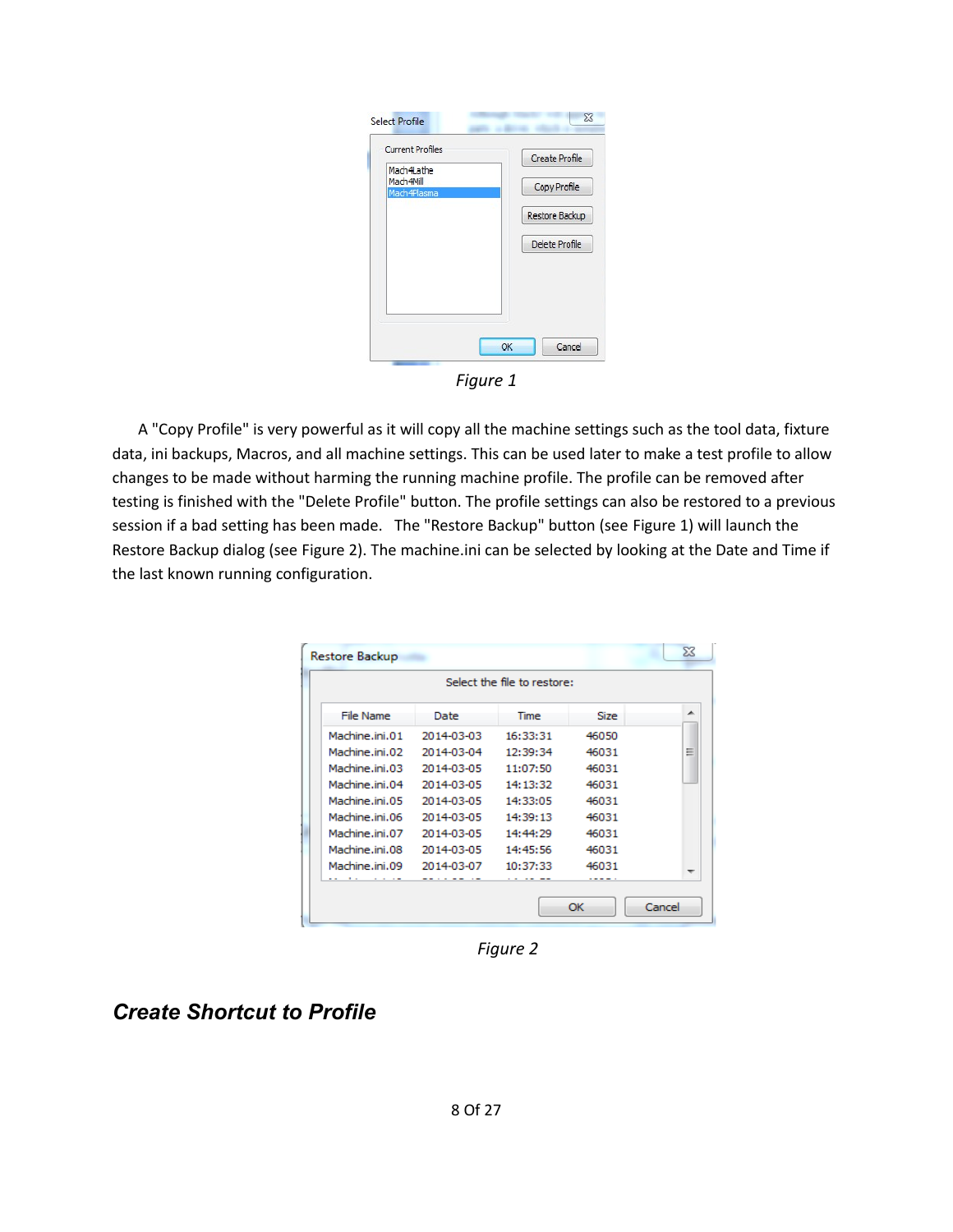A shortcut can be created to allow the an immediate launch of the software with a selected profile. By adding the following " /p Mach4Mill" to the end of the target string (see [Figure 3\)](#page-8-2) allows MachGUI.exe to load and immediately load the "Mach4Mill" profile.

| Security                 |             | <b>Details</b> | Previous Versions                     |  |  |  |  |  |
|--------------------------|-------------|----------------|---------------------------------------|--|--|--|--|--|
| General                  |             | Shortcut       | Compatibility                         |  |  |  |  |  |
|                          | Mach4 Mil   |                |                                       |  |  |  |  |  |
| Target type: Application |             |                |                                       |  |  |  |  |  |
| Target location: Mach4   |             |                |                                       |  |  |  |  |  |
| Target:                  |             |                | C:\src\Mach4\Mach4GUI.exe /p Mach4MII |  |  |  |  |  |
| Start in:                | Charc Mach4 |                |                                       |  |  |  |  |  |
| Shortcut key:            | None        |                |                                       |  |  |  |  |  |
| Run:                     |             | Normal window  |                                       |  |  |  |  |  |
| Comment:                 |             |                |                                       |  |  |  |  |  |
| Open File Location       |             | Change Icon    | Advanced                              |  |  |  |  |  |
|                          |             |                |                                       |  |  |  |  |  |
|                          |             |                |                                       |  |  |  |  |  |
|                          |             |                |                                       |  |  |  |  |  |
|                          |             |                |                                       |  |  |  |  |  |
|                          |             |                |                                       |  |  |  |  |  |

<span id="page-8-2"></span>*Figure 3*

Any other profile can be loaded by changing the profile name after the /p in the target string.

# <span id="page-8-1"></span>**Chapter 3 Setting up the software**

## <span id="page-8-0"></span>*Step by step setting up of the machine*

In this section the machine specific settings will be done to transform the software into a functioning machine controller. The first step was to create a new profile to save the machine settings. This was done as part of the installation process to protect the machine settings. If this was not done please review the "Setting up the Profile" section of this manual.

By the end of this chapter a typical machine should be setup and capable of motion and IO (inputs and outputs). In order to setup the machine the first step is to install all the plugins that you need for the machine. Examples of plugins that may be needed could be Parallel Port and Modbus.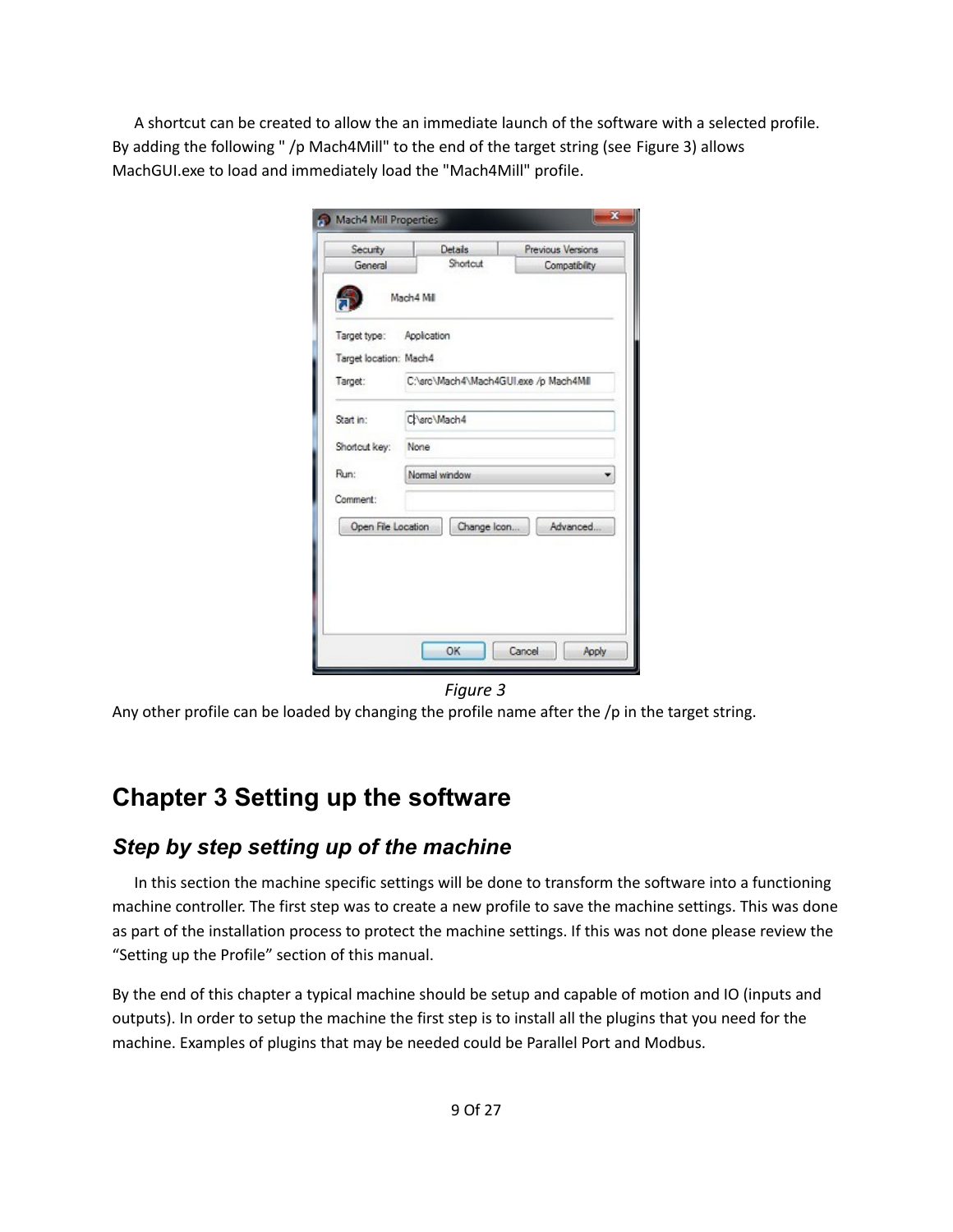Note: If the software is locked the configuration settings may not be available. If the software is locked non of the configuration dialogs will be available.

## <span id="page-9-2"></span>*Plugins and their function*

The plugins in Mach4 are the building blocks of the system. The plugins all use the Mach4core.dll as a base but have the power to add functionality to the system. Plugins can perform the following functions Scipting, Motion, IO, File conversions, File loading, Motion Generation and countless other functions. The ability to add such functionality is fundamental in the setup of the machine. The most important plugin is the motion control plugin. A careful selection of plugins needs to be done to add the appropriate functionality for the machine to be configured.

# <span id="page-9-1"></span>*Adding and removing Plugins*

To add a plugin from a plugin archive file m4plugw for windows, m4plugl for linux, and m4plugm for mac. To load a plugin archive navigate to the "Configure Plugin" Dialog (see [Figure 5\)](#page-10-1) by navigating Configure/Plugins (see [Figure 4\)](#page-9-3)



<span id="page-9-3"></span>

A plugin must be enabled to allow the plugin to function. The software must be restarted after enabling or disabling to allow the plugin function to change its state. To remove a plugin highlight the row of the plugin and press the "Remove" button (see [Figure 5\)](#page-10-1).

# <span id="page-9-0"></span>*Configuring Plugins*

The configuration of the plugins can be done from the "Configure Plugins" dialog (see [Figure 5\)](#page-10-1). Not all plugins can be configured as they have no settings that can be customized. For the plugins that can be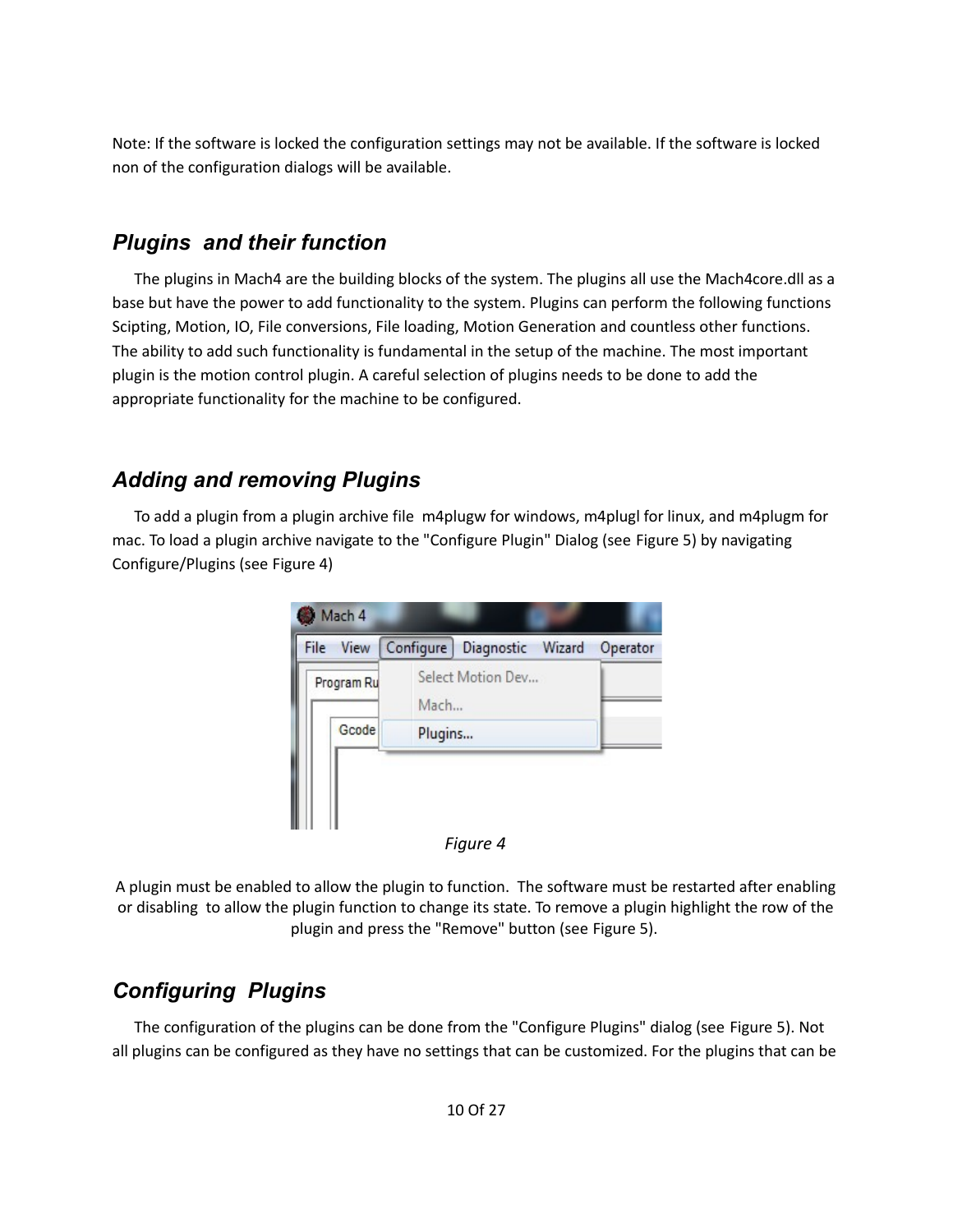configured a "configure" plugin button is available to the right of the pugin description. When the configure button is pressed it will launch the configuration dialog supplied by the Plugin author. The configuration of the device must be done before the devices IO can be accessed or used by Mach4. The configuration of the plugins incorporated in the installer will be covered in appendixes to this document.

|                | <b>Enabled</b> | <b>Description</b>                               | <b>Version</b> | Config    | Add    |
|----------------|----------------|--------------------------------------------------|----------------|-----------|--------|
| $\mathbf{1}$   | и              | Core - Newfangled Solutions                      | 1.0            | N/A       | Remove |
| $\overline{2}$ | æ              | Galil - Barker, Murphree, Crouch                 | 4.6            | Configure |        |
| 3              | ×,             | LUA - Newfangled Solutions                       | 1.0            | N/A       |        |
| $\overline{4}$ | ×.             | Modbus - Newfangled Solutions                    | 1.0            | Configure |        |
| 5              | $\mathcal{A}$  | Regfile - Newfangled Solutions                   | 1.0            | Configure |        |
| 6              | $\mathcal{A}$  | Simulator - Newfangled Solutions                 | 1.0            | Configure |        |
| $\overline{ }$ | ×              | Ethernet SmoothStepper - Warp9 Tech Design, Inc. | 1.0            | Configure |        |
|                |                |                                                  |                |           |        |

<span id="page-10-1"></span>*Figure 5*

# <span id="page-10-0"></span>*Select Motion device*

The first device that needs to be setup is the motion device. To select the device go to "Configure/Select Motion Dev." (see [Figure 4\)](#page-9-3). The "Select Motion Device " dialog (see [Figure 6\)](#page-11-3) allows the appropriate motion device to be selected. The selected motion device tells the core what device can drive the motors and the high speed IO. The all other motion devices are set to be deactivated and will not allow the IO or motion to be controlled. The system must be restarted after motion device has been selected to allow the motion device plugin to do its startup initialization. After the restart the motion device needs to be configured. To configure the motion device please use the Motion device supplied manual and continue setting up the software once it is complete.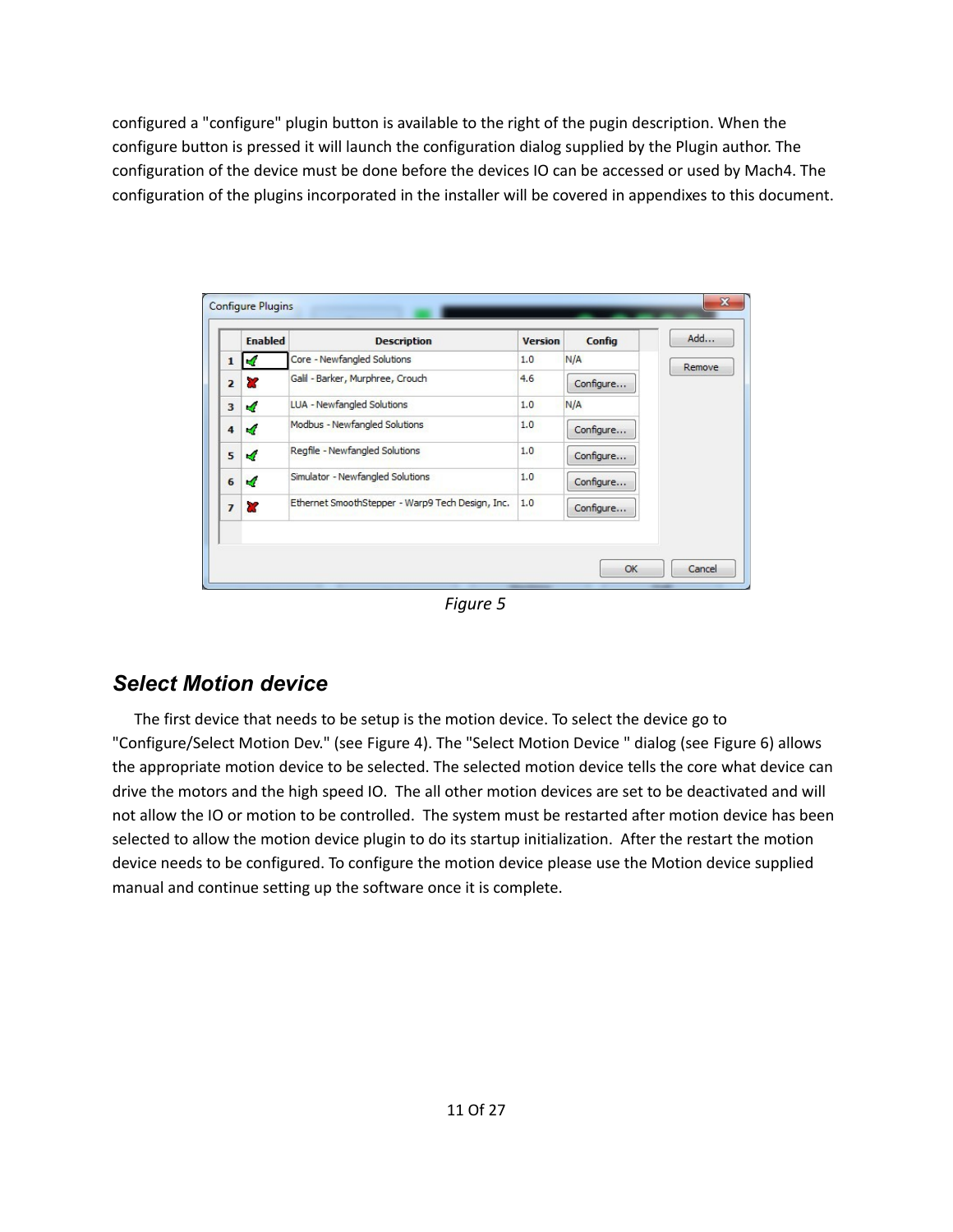| Changing the motion control device will destroy any existing |                        | Select the motion control device.<br><b>WARNING!</b><br>axis to motor mapping and motor tuning. |       |
|--------------------------------------------------------------|------------------------|-------------------------------------------------------------------------------------------------|-------|
| ł.<br>Simulation Device                                      | Ethernet SmoothStepper | Galil - Barker, Murphree, Crouch                                                                |       |
|                                                              | OK                     | Cancel                                                                                          | Apply |

<span id="page-11-3"></span>*Figure 6*

#### <span id="page-11-0"></span>*Other Plugins*

The rest of the IO devices can be setup at this time if the settings are known. Some plugins that are not fundamental to the machine can be setup at a later time. It is the responsibility of the installer to determine what is needed to get the machine running. An example of a plugin that would need to be setup and configured would be if a PLC was installed to enable the servo amps and machine. In this case no testing can be done without Modbus communication to the PLC. To many machine configurations can be done for this manual to take them into account so careful planning on the part of the installer is the only way to get a system setup.

# <span id="page-11-2"></span>**Chapter 4 Machine Settings**

## <span id="page-11-1"></span>*Default Modal State*

The default state of the software is set at start-up or when the reset button is pressed. The following options can be set and should only be set once. If the CV mode or some other setting needs to be changed in a Gcode or for a short period of time, MDI should be used. The configuration dialogs are only used for setting the start up state

All configuration settings can be found in the "Mach Configuration" dialog (see [Figure 7\)](#page-13-1). The following is a description of the settings that can be changed in the dialog (see [Table 1\)](#page-12-0).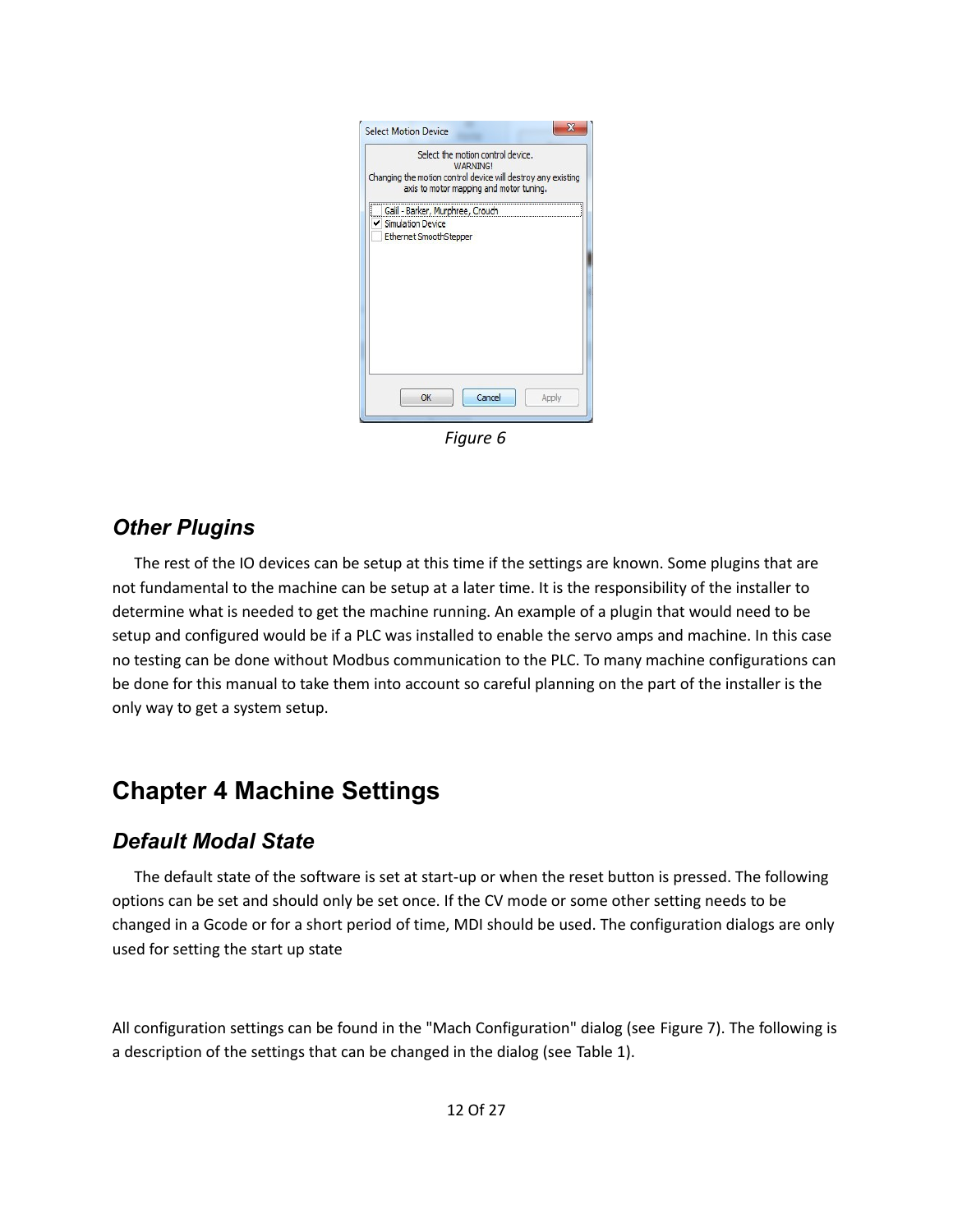| <b>Setting</b>              | <b>Description</b>                                                                                                                                                   |
|-----------------------------|----------------------------------------------------------------------------------------------------------------------------------------------------------------------|
| <b>Units Mode</b>           | Inch G20 / G21 Millimeters, The default units the machine is setup in such as                                                                                        |
| <b>Traverse Mode</b>        | Rapid G00 / Feed G01                                                                                                                                                 |
| <b>Motion Mode</b>          | Exact Stop G61 / Constant Velocity G64                                                                                                                               |
| Look Ahead Lines            | Number of lines the interpreter can chain together to get to the programmed<br>Feedrate                                                                              |
| Distance Mode               | Absolute G90 / Incremental G91, Distance mode used by default                                                                                                        |
| Arc Center Mode             | Absolute G90.1 / Incremental G91.1, Distance mode for the IJK circle centers. R<br>type centers are not effected.                                                    |
| Feed Mode                   | Feed Per Rev G95 / Feed Per Min G94, feed mode used by linear and arc feed<br>moved. Feed per rev must have true spindle RPM to be used.                             |
| <b>Active Plane</b>         | XY Plane G17 / XZ Plane G18 / YZ Plane G19, The plane selection used for Drill<br>cycles, Arcs and cutter comp                                                       |
| <b>Cycle Retract</b>        | Initial Z G98 / Rapid Plane G99, Selects the can cycle position for the moves in<br>the working axis. The working axis is perpendicular to the current active plane. |
| Spindle Mode                | Constant RPM G97 / Constance surface Speed G96, Selects the default spindle<br>speed mode.                                                                           |
| <b>Initialization Codes</b> | The init codes are run when the program starts and also when the reset is<br>pressed                                                                                 |
| <b>Coolant Delay</b>        | Time to wait for the Coolant to turn on                                                                                                                              |
| Mist Delay                  | Time to wait for the Mist to turn on                                                                                                                                 |
| Jog Increments              | Increments used for Incjog register                                                                                                                                  |
| Gcode File                  | The Gcode extensions for files to be executed. This sets the open able extensions                                                                                    |
| Extensions                  | of the file open dialog.                                                                                                                                             |
| <b>Include Comments</b>     | Enabling the selection will add all comments in the Gcode file to the messages                                                                                       |
| in Message                  | log.                                                                                                                                                                 |
| Deref Axis In E-            |                                                                                                                                                                      |
| stop                        | Enabling sets the axis homing to be false when in E-stop is active                                                                                                   |
| Cycle Stop is               | Enabling will set the axis to do a controlled deceleration when a Cycle Stop is                                                                                      |
| <b>Controlled Stop</b>      | commanded. A very slight delay will be seen as the axis comes to a stop.                                                                                             |

<span id="page-12-0"></span>*Table 1: General Settings*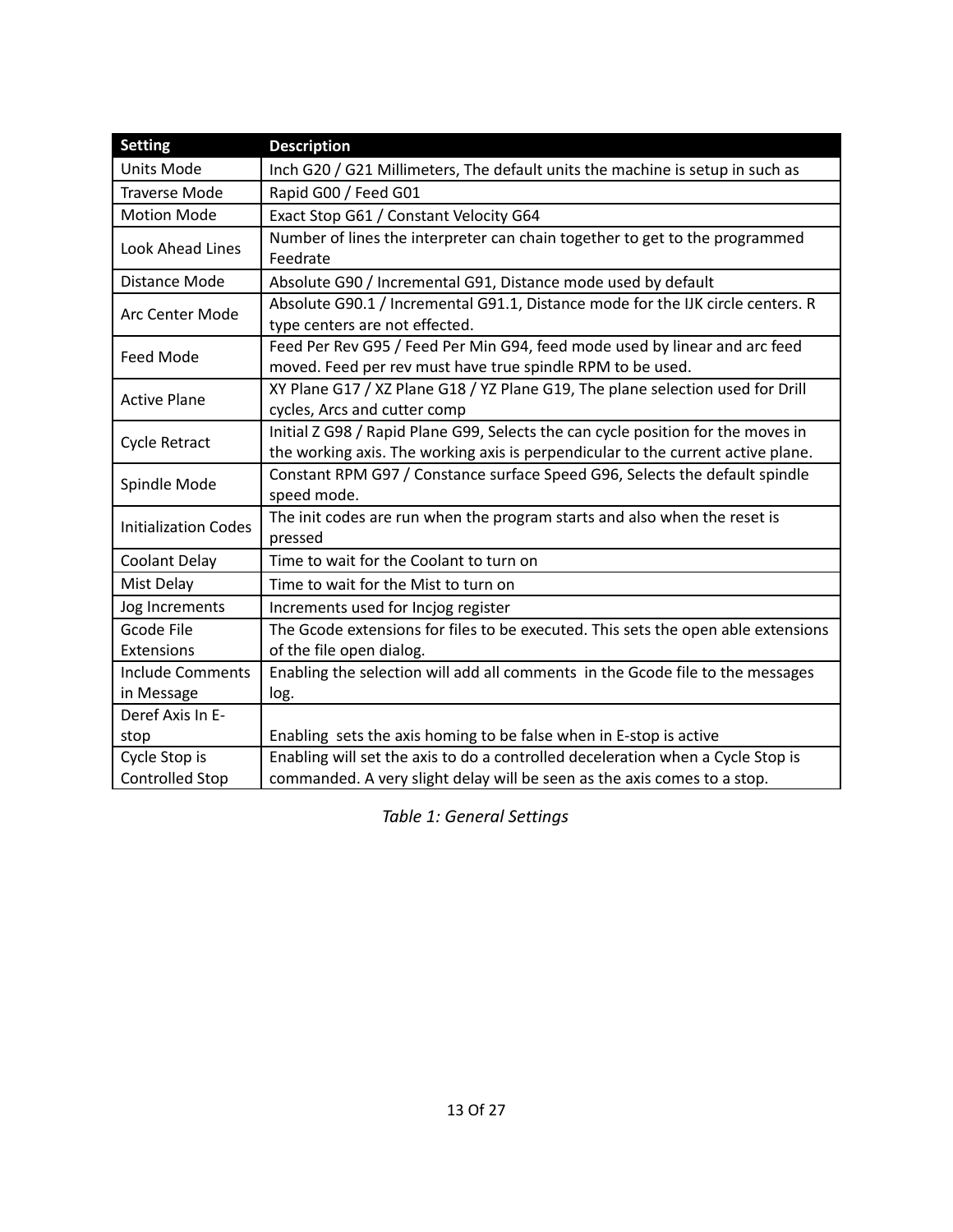| <b>Default Modes</b>                                                 |                                                                                                                                     | General                        |                                                |                                                                                          |
|----------------------------------------------------------------------|-------------------------------------------------------------------------------------------------------------------------------------|--------------------------------|------------------------------------------------|------------------------------------------------------------------------------------------|
| <b>Units Mode</b><br>O Inch<br><b>Metric</b><br><b>Traverse Mode</b> | <b>Feed Mode</b><br>Delays (secs)<br>Per Rev.<br>O Per Min.<br>Coolant Delay: 1.00000<br><b>Active Plane</b><br>Mist Delay: 1.00000 |                                | G code file extensions<br>*.tap; *.nc<br>Misc. |                                                                                          |
| C Rapid<br>◯ Feed                                                    | $\bigcirc$ X-Y $\bigcirc$ Y-Z $\bigcirc$ X-Z                                                                                        | Jog Increments                 |                                                | Include Comments In Messages?<br>Deref Axes In E-Stop?<br>Cycle Stop Is Controlled Stop? |
|                                                                      | <b>Cycle Retract</b>                                                                                                                |                                |                                                |                                                                                          |
| Motion Mode<br>Constant Velocity                                     | O Initial Z<br>Rapid Plane                                                                                                          | Position 1 1                   |                                                |                                                                                          |
| C Exact Stop                                                         |                                                                                                                                     | 0.1<br>0.01<br>0.001<br>0.0001 |                                                |                                                                                          |
| Look Ahead Lines                                                     | Spindle Mode<br>Const. RPM                                                                                                          |                                |                                                |                                                                                          |
| 200                                                                  | Const. Surface                                                                                                                      |                                |                                                |                                                                                          |
| Distance Mode                                                        | Use 0 to<br>disable<br><b>Initialization Codes</b>                                                                                  |                                | $\mathbf{1}$                                   |                                                                                          |
| Absolute                                                             | G52 X0 Y0 Z0 A0 B0 C0                                                                                                               |                                | 0.1                                            |                                                                                          |
| <b>O</b> Incremental                                                 | G92.1                                                                                                                               | 0.01                           |                                                |                                                                                          |
| Arc Center Mode                                                      |                                                                                                                                     |                                | 0.001                                          |                                                                                          |
| Absolute<br>O Incremental                                            |                                                                                                                                     | Position 10 0.0001             |                                                |                                                                                          |
|                                                                      |                                                                                                                                     |                                |                                                |                                                                                          |

<span id="page-13-1"></span>*Figure 7*

## <span id="page-13-0"></span>*Motor Tuning*

Motor tuning is one of the most important settings in configuring a machine. The settings available in the motor tuning dialog (see [Figure 8\)](#page-14-1) will allow the motor to be setup for the appropriate Counts per Unit, Max Velocity, Acceleration, Backlash, Direction Reversal and delay for enable signal. A detailed description of each of the settings will be given in the following section.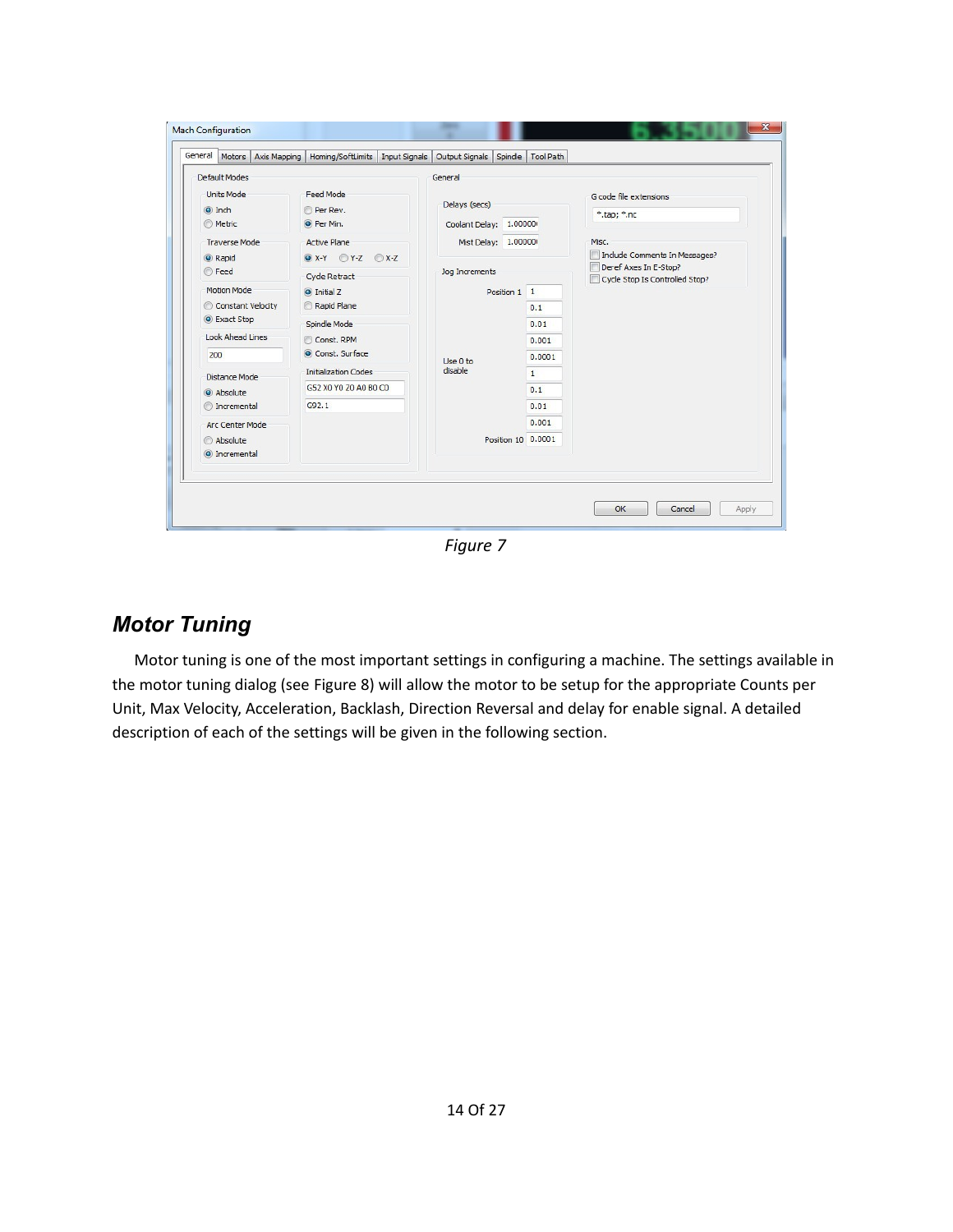

<span id="page-14-1"></span>*Figure 8*

#### <span id="page-14-0"></span>*Counts Per Unit*

The Counts Per Unit is used to convert the users units (Inches, Millimeters, Degrees,etc...) into encoder counts or step pulses depending on the type of system. The counts per unit is a value that can be found with mathematics. The value should never be "tuned" or "adjusted" because it is a mathematical relationship with the drives, screw pitch, reduction ratio and so on. The following examples will show how this value can be calculated:

Example 1: CNC Router with rack and pinion drive Stepper Motor with 2000 Steps per Rev Belt Reduction (Small Pulley 15 teeth(Input Gear), Large Pulley is 40 teeth(Output Gear)) Pitch Ratio of the Pinion gear is .765 "

$$
\frac{(\frac{OutputGear}{InputGear}) * CountPerRev}{Pitch Dia} = Counts per Inch
$$

$$
\frac{(\frac{15}{40}) * 2000}{.765} = 6971.67756 Counts Per Inch
$$

Example 2: CNC Lathe with a lead screw Lead of screw .25 inch Per Rev Belt Reduction 15 tooth (Input Gear), 30 tooth (Output Gear)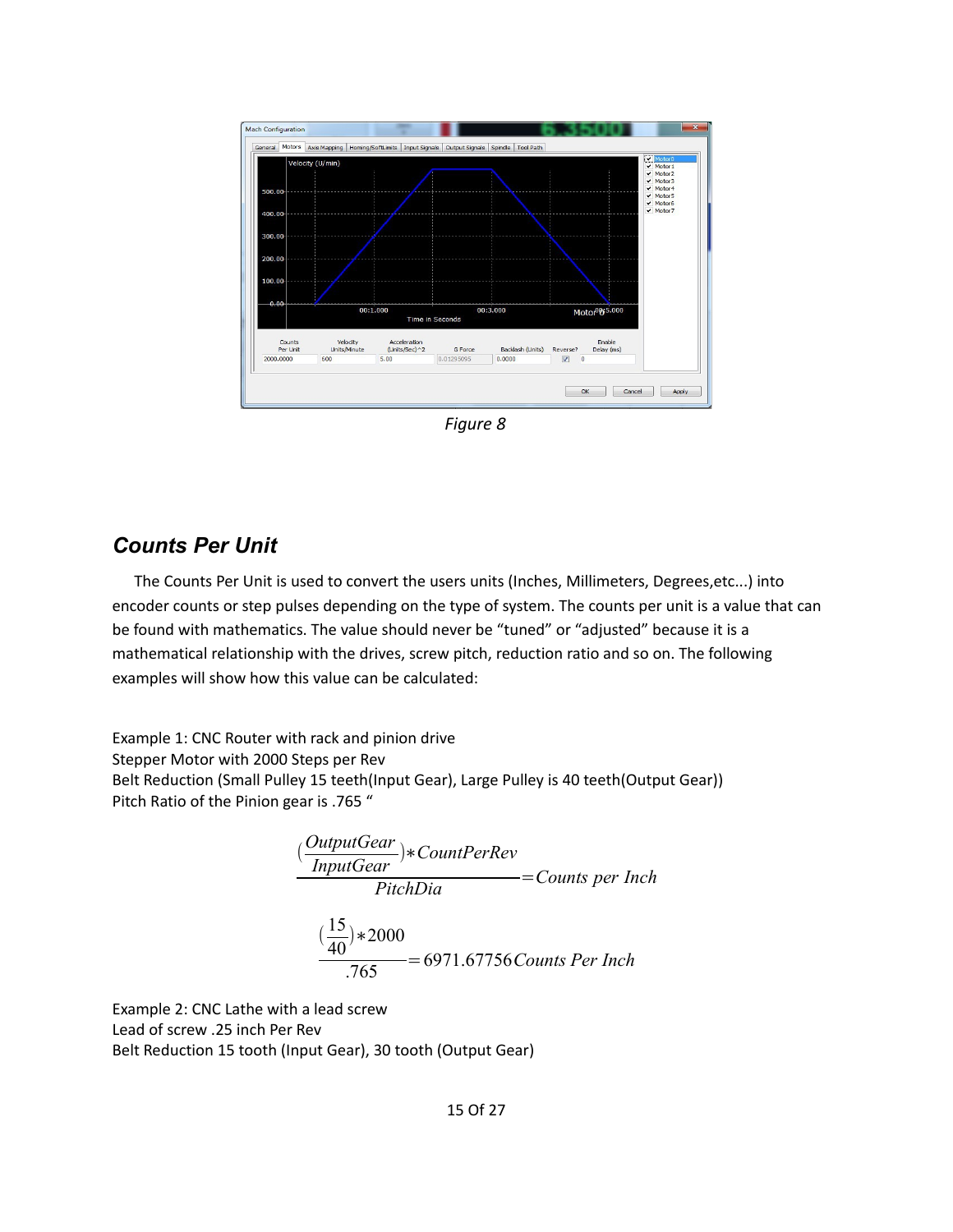Servo drive with 5000 encoder counts per rev

$$
\frac{(\frac{OutputGear}{InputGear}) *EncoderCounterRev}{ServerDict} = CountsPerInch
$$

$$
\frac{(\frac{15}{30}) * 5000}{.25} = 40,000 \text{ counts Per Inch}
$$

As a rule of thumb an inch machine should have the steps per unit greater then 5000 (200 for MM). A value of 5000 will give a resolution of .0002 inches. A greater number of steps per unit will give better performance as well as finer resolution. The only issue with a very high count per unit is that the max velocity can become limited. The motion controller may only be able do deal with a limited number of counts or steps per sec. Please check your motion controllers documentation to see get the max frequency of the motors. If you would like to predict the max frequency this can also be done with mathematics.

$$
\frac{MaxVelocity * CountsPerUnit}{60} = OutputFrequency
$$

In the next examples we will consider the max velocity to be 200 Inches per minute

40,000 counts per unit 
$$
\frac{200*40,000}{60} = 133,333.333 Hz = 133.33kHz
$$
  
6971.67756 counts per unit 
$$
\frac{200*6971.67756}{60} = 23,238.93 Hz = 32.24 kHz
$$

#### <span id="page-15-0"></span>*Velocity*

The Velocity in the dialog is the maximum rate in units per min. This is also the velocity that will be used for rapid moves when running Gcode.

Setting a Stepper:

On a stepper machine to set the max velocity a series of test need to be made. The Steps per Unit must be set before the axis can be tested. Set a value of a max velocity that seems to be reasonable and test with a jog at 100% jog rate. If the axis is able to move without missing steps (most times you will hear a "buzzing" or "squealing" sound when steps are missed, repeat this process until the upper limit is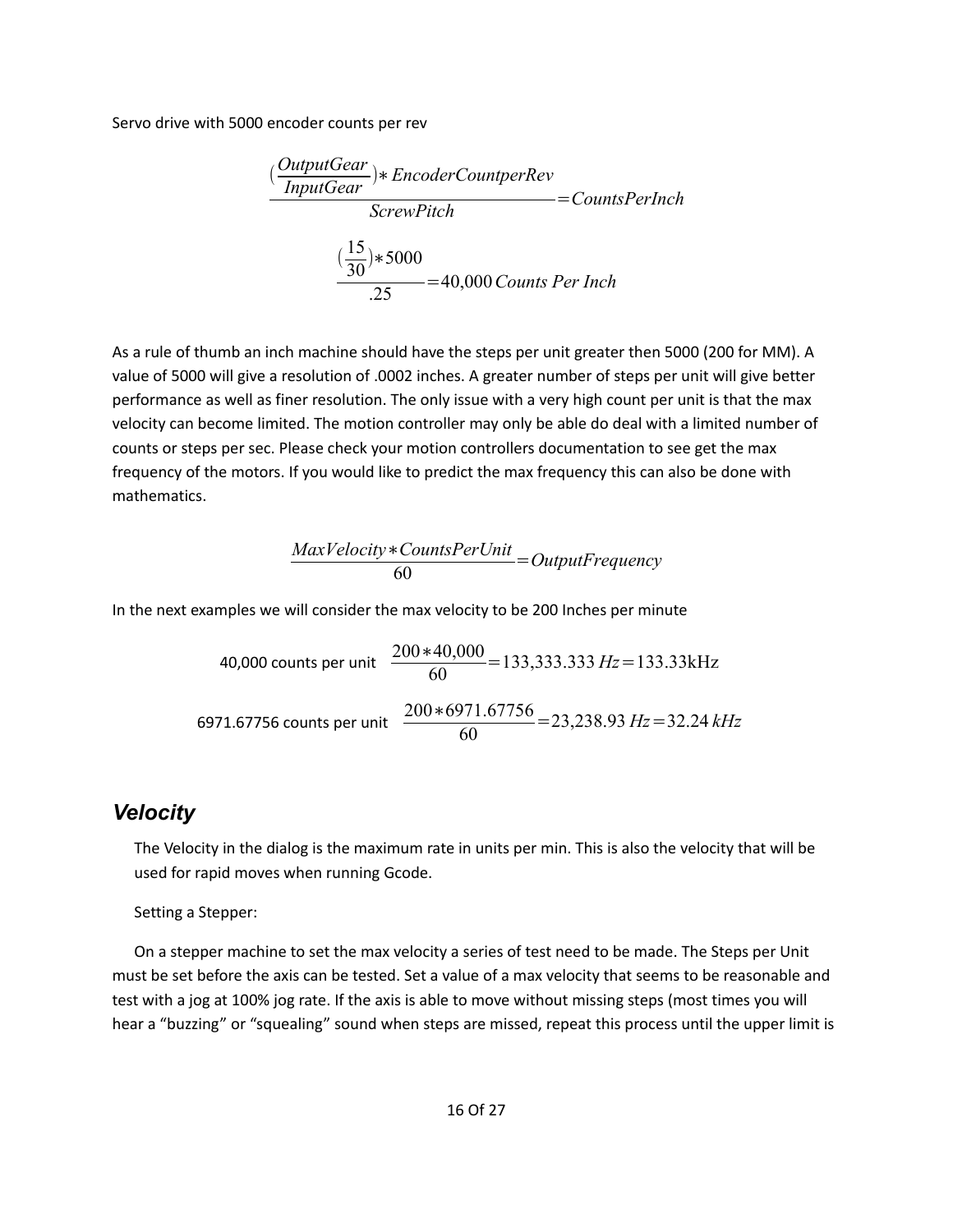found. Once the max velocity is found the max velocity should then be set to 20% - 30% less. To insure that there are no missed steps during motion.

Setting a Servo:

To set the max velocity of a servo machine a small series of tests can be preformed or it can be done mathematically with some calculations. When testing the max rate of a servo and the max velocity is exceeded the servo may fault from being out of position (digital servo) or will not get to max velocity and make an abrupt stop. If ether one of the following happen the velocity must be lowered until the behavior is fixed. Once the motor is fixed the velocity should be lowered by 5% to insure that the best performance can be obtained.

## <span id="page-16-3"></span>*Acceleration*

The max acceleration sets how quickly the motor can get to speed. The higher the acceleration the faster the cutting can be done. The higher the acceleration the quicker an axis can reverse and go around corners. Cycle times can be lowered by running higher accelerations and lowering the max velocity. The acceleration should not be raised to the point that it causes motor stalling, vibration in the frame, or other unwanted vibration.

## <span id="page-16-2"></span>*Backlash*

Backlash is used to take out mechanical wind up in the drive system. The misconception is that backlash can be used to fix "slop" in a screw/ ball-nut or slop in a rack and pinion. This can be used to help fix the machine but is not the proper way to correct the problem. The only way to truly fix the issue is to fix the mechanical issue. The backlash should never exceed .005 inches or .1 mm .

## <span id="page-16-1"></span>*Reverse*

The reverse section is used to reverse the motion of the motor.

# <span id="page-16-0"></span>*Enable Delay*

Enable delay will allow a the enable signals to turn on with a delay. The delay can be used to stage the enabling of the amps. This can be used to lower the inrush current by enabling the amps one by one.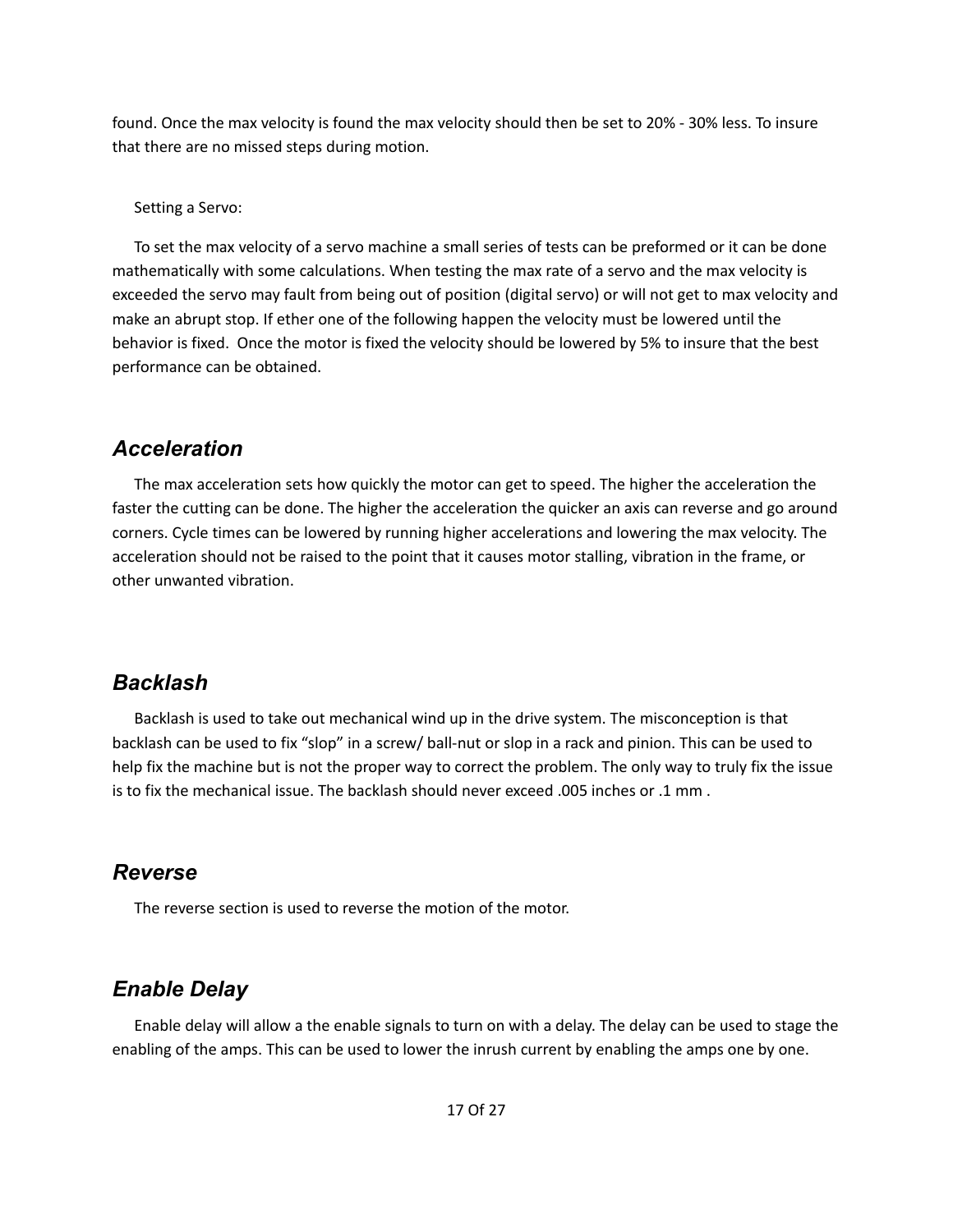## <span id="page-17-2"></span>*Axis Mapping*

The axis mapping dialog (see [Figure 9\)](#page-17-3) is used to set what motors are used for an axis as well as the homing order and max limits for the axis. The motors can be assigned to an axis with a maximum of 6 motors per axis. The axis will use the lowest max velocity and the lowest acceleration. This is done to alow slave motors to not have the same motor settings as the other motors associated to he axis. The steps per unit also do not need to be the same for each motor that is part of the axis.

|          |              |                    | Enabled Master Slave 1 Slave 2 Slave 3 Slave 4 Slave 5 |  |  |  |  |
|----------|--------------|--------------------|--------------------------------------------------------|--|--|--|--|
| X(0)     | ×,           | Motor <sub>0</sub> | Motor <sub>3</sub>                                     |  |  |  |  |
| Y(1)     | ∢            | Motor 1            |                                                        |  |  |  |  |
| Z(2)     | ∢            | Motor <sub>2</sub> |                                                        |  |  |  |  |
| A(3)     | ×            |                    |                                                        |  |  |  |  |
| B(4)     | ×            |                    |                                                        |  |  |  |  |
| C(5)     | $\mathbf{r}$ |                    |                                                        |  |  |  |  |
| OB1(6)   | ×            |                    |                                                        |  |  |  |  |
| OB2(7)   | $\mathbf{r}$ |                    |                                                        |  |  |  |  |
| OB3 (8)  | ×            |                    |                                                        |  |  |  |  |
| OB4 (9)  | ×            |                    |                                                        |  |  |  |  |
| OB5 (10) | ×            |                    |                                                        |  |  |  |  |
| OB6 (11) | ×            |                    |                                                        |  |  |  |  |
|          |              |                    |                                                        |  |  |  |  |
|          |              |                    |                                                        |  |  |  |  |
|          |              |                    |                                                        |  |  |  |  |
|          |              |                    |                                                        |  |  |  |  |

<span id="page-17-3"></span>*Figure 9*

## <span id="page-17-1"></span>*Homing and Limits*

Setting the homing and limits will set what the machine will do when the machine enters a home state or reaches a limit. The act of homing is fundamental in the operation of CNC's and automated equipment. Homing the machine will set the machine zero position of the motors. This will be the base from with all work / fixture offsets are calculated from. All the settings for the homing of the axis are done in the Homing and Limits dialog (see [Figure 10\)](#page-18-3).

## <span id="page-17-0"></span>*Home Direction*

This sets the direction to home the axis (see [Figure 10\)](#page-18-3). Pos for homing in the positive direction Neg for homing in the negative direction.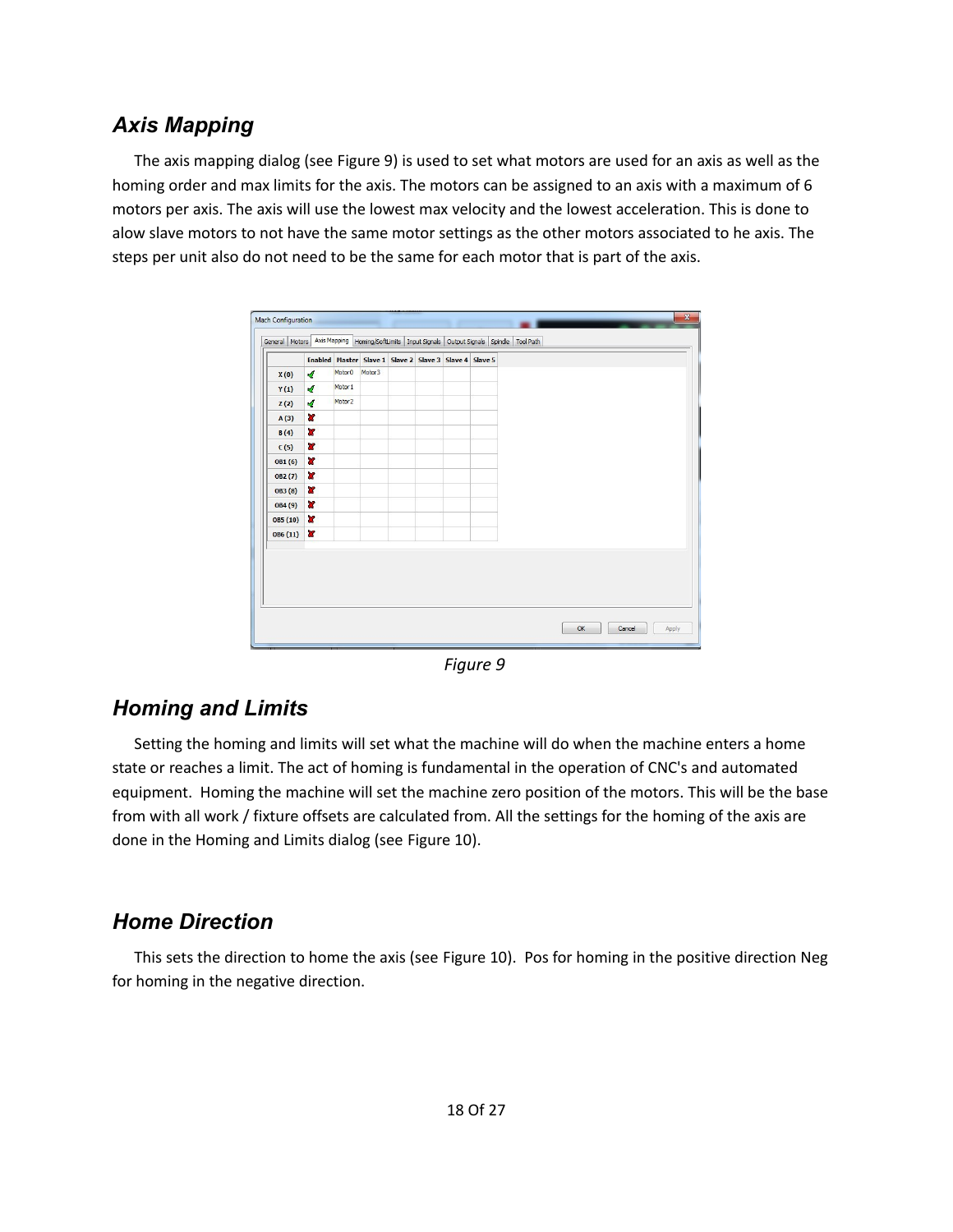## <span id="page-18-2"></span>*Home Order*

The sequence the axis home in can be controlled by setting the "Home Order" (see [Figure 10\)](#page-18-3). The first axis to home will be axis with the number 0 and then subsequent axis will home with the next greatest home order value. For example if you would like to home the Z axis first then the X and Y at the same time the values would be as follows:

 $X=2$  $Y=2$  $Z=1$ 

|          | <b>Home Dir</b> |                         |        | Home Order Home Offset Home Speed% Home In Place Soft Enable |                         |                         | Soft Max Soft Min |           |
|----------|-----------------|-------------------------|--------|--------------------------------------------------------------|-------------------------|-------------------------|-------------------|-----------|
| X(0)     | Pos             | $\overline{2}$          | 0.0000 | 20.00                                                        | $\mathbf{z}$            | $\mathbf{z}$            | 20,0000           | 0.0000    |
| Y(1)     | Pos             | 3                       | 0.0000 | 20.00                                                        | Y                       | ×                       | 12,0000           | 0.0000    |
| Z(2)     | Pos             | $\mathbf{1}$            | 0.0000 | 20.00                                                        | æ                       | ×                       | 0.1000            | $-4.5000$ |
| A(3)     | Pos             | $\mathbf 0$             | 0.0000 | 20.00                                                        | $\mathcal{A}$           | ×                       | 0.0000            | 0.0000    |
| B(4)     | Pos             | O                       | 0.0000 | 20.00                                                        | <b>a</b>                | <b>a</b>                | 0.0000            | 0.0000    |
| C(5)     | Pos             | $\overline{0}$          | 0.0000 | 20.00                                                        | Y                       | $\mathbf{r}$            | 0.0000            | 0.0000    |
| OB1(6)   | Pos             | $\overline{0}$          | 0.0000 | 20.00                                                        | $\overline{\mathbf{x}}$ | $\overline{\mathbf{x}}$ | 0.0000            | 0.0000    |
| OB2 (7)  | Pos             | $\overline{\mathbf{0}}$ | 0.0000 | 20.00                                                        | ×                       | ×                       | 0.0000            | 0.0000    |
| OB3(8)   | Pos             | $\circ$                 | 0.0000 | 20.00                                                        | ×                       | <b>R</b>                | 0.0000            | 0.0000    |
| OB4 (9)  | Pos             | $\circ$                 | 0.0000 | 20.00                                                        | Y                       | 8Z                      | 0.0000            | 0.0000    |
| OB5 (10) | Pos             | o                       | 0.0000 | 20.00                                                        | ×                       | ×                       | 0.0000            | 0.0000    |
| OB6 (11) | Pos             | $\circ$                 | 0.0000 | 20.00                                                        | <b>R</b>                | $\overline{\mathbf{x}}$ | 0.0000            | 0.0000    |
|          |                 |                         |        |                                                              |                         |                         |                   |           |

<span id="page-18-3"></span>*Figure 10*

## <span id="page-18-1"></span>*Home Offset*

The home offset allows for a shift from the home switch position(see [Figure 10\)](#page-18-3). This can be used to to shift the home position if the home switch is not located at the end of travel.

## <span id="page-18-0"></span>*Home Speed*

The home speed is the rate the machine moves to detect the home switch (see [Figure 10\)](#page-18-3). The home switch will set the machine zero position with the addition of any home offset. The Home Speed is set as a percentage of the max velocity of the axis. Example :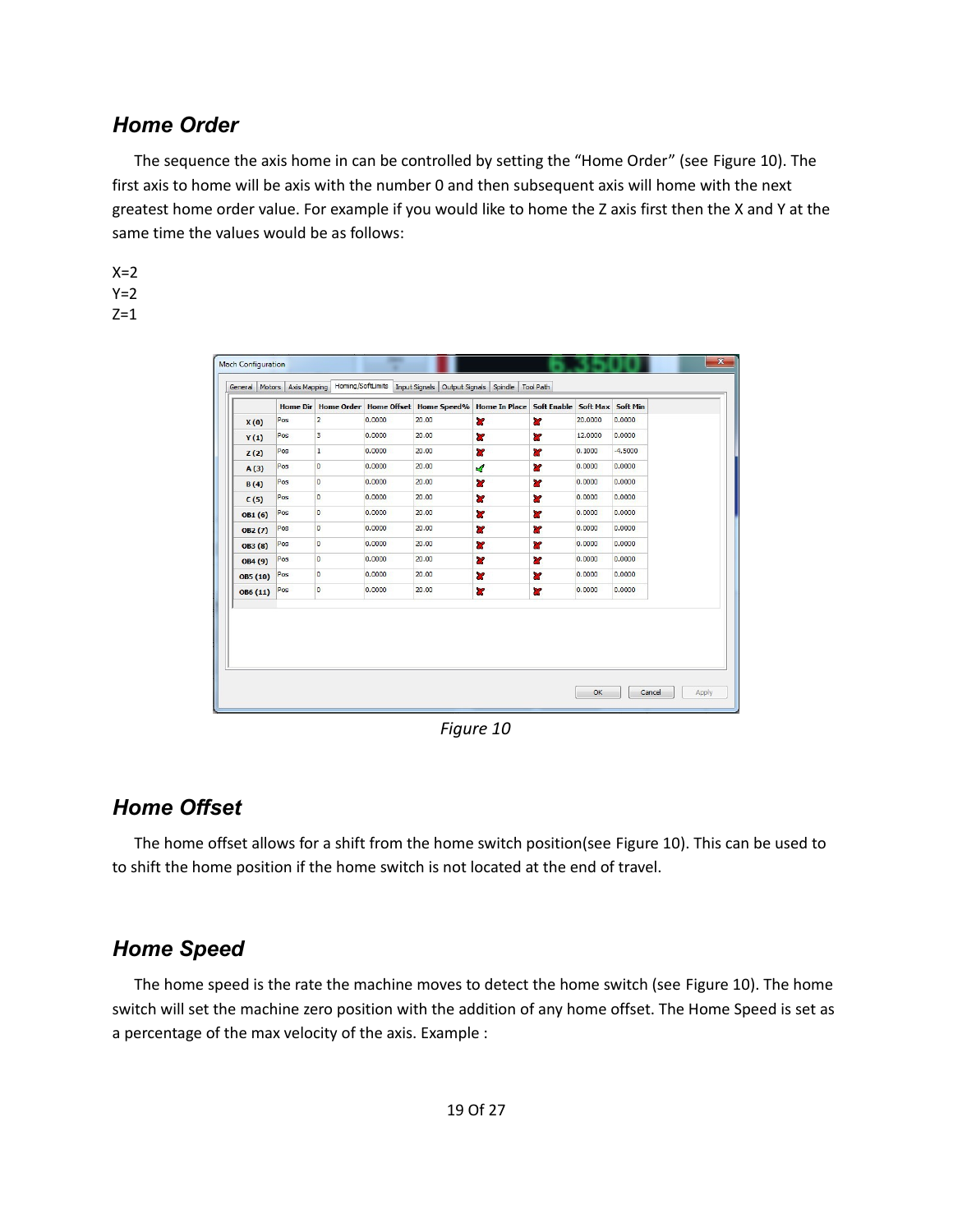$$
MaxVel = 200 Units Per Min
$$
  
HomeSpeed = 20%  

$$
MaxVel * (\frac{HomeSpeed}{100}) = 40 Units Per Min
$$
  

$$
200 * (\frac{20}{100}) = 40 Units Per Min
$$

#### <span id="page-19-3"></span>*Home In Place*

The Home in Place selection tells the axis to set the machine zero where it is when a home axis is requested (see [Figure 10\)](#page-18-3). This feature is used on machines that have no home switches or an axis that has no home switch. On a machine with no home switches the axis can be moved to the end of the travel and lined up with an indicator mark. With the machine at the home position the home can be triggered for that axis setting the machine position. This will allow the softlimits to be used and fixture offsets.

#### <span id="page-19-2"></span>*Soft Enable*

The state of the Soft Enable tells the core if the axis should be checked against the upper and lower soft limits (see [Figure 10\)](#page-18-3). With the soft limits active the axis will decelerate to the Max or Min limit if it is jogging and will prevent any incremental jogs past the limits. When running Gcode any moves panned past the limits will not be done and the machine will be put into a stop condition and a soft limit error will be displayed.

### <span id="page-19-1"></span>*Soft Max / Soft Min*

The max and min settings are the most positive and negative machine positions for the axis (se[e](#page-18-3) [Figure 10\)](#page-18-3). The most simplistic way to get to get the values is to use the machine position DRO's. The process is to home the machine, jog each axis to the most positive position in each axis and enter as the positive soft limit. Then repeat the process in the negative direction and set the min soft limit.

#### <span id="page-19-0"></span>*Signals in General*

The signals are used to represent the internal state of items needed by the controller or items needed to trigger IO for special functions. The signals can be triggered by Inputs, Outputs, Plugins, or Lua. When a signal changes state, a state change event is propagated throughout the system and will be seen by all plugins, and Lua event scripts. Later in the customization of Mach4 the utilization of Mach4's signals will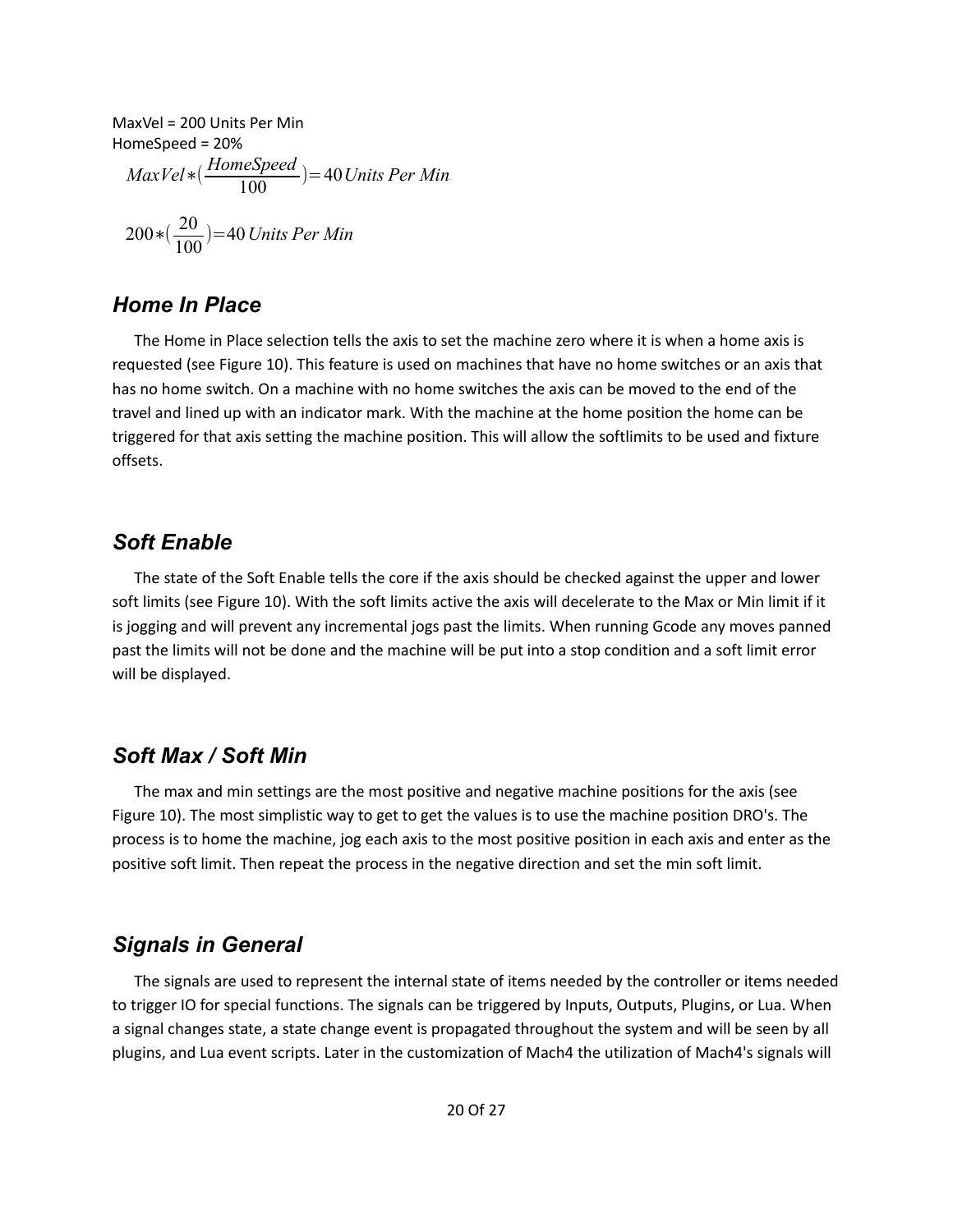be seen. In the section the setup of triggering IO with signals will be shown. When setting up an IO point the device's plugin must be first setup. A device could be a motion controller, bussed IO (modbus), Input device (keyboard), Special Functions in plugins, etc.. The "Device" is the first selection and displays all the registered IO devices to the system (see [Figure 11\)](#page-20-0)

|             | <b>Mapping Enabled</b>  | <b>Device</b>    | <b>Input Name</b> | <b>Active Low</b> | $\blacktriangle$ |
|-------------|-------------------------|------------------|-------------------|-------------------|------------------|
| Input #0    | ×                       |                  |                   | ×                 | $\blacksquare$   |
| Input #1    | <b>SS</b>               | ٠                |                   | æ                 |                  |
| Input #2    | <b>R</b>                | Sim <sub>0</sub> |                   | ×                 |                  |
| Input #3    | <b>SP</b>               | <i>modbus0</i>   |                   | <b>SP</b>         |                  |
| Input #4    | ×                       |                  |                   | Y                 |                  |
| Input #5    | ×                       |                  |                   | ×                 |                  |
| Input #6    | ×                       |                  |                   | Y                 |                  |
| Input #7    | $\overline{\mathbf{x}}$ |                  |                   | ×                 |                  |
| Input #8    | ×                       |                  |                   | ×                 |                  |
| Input #9    | ×                       |                  |                   | ×                 |                  |
| Input #10   | æ                       |                  |                   | ×                 |                  |
| Input $#11$ | <b>R</b>                |                  |                   | ×                 |                  |
| Input $#12$ | ×                       |                  |                   | æ                 |                  |
| Input $#13$ | ×                       |                  |                   | æ                 |                  |
| Input $#14$ | ×                       |                  |                   | æ                 |                  |
| Input #15   | $\overline{\mathbf{x}}$ |                  |                   | <b>SC</b>         |                  |

<span id="page-20-0"></span>*Figure 11*

Once the device is selected the appropriate Inputs / Outputs will be displayed in the I/O Name's column. A drop down list will appear allowing the selection of the desired IO (see [Figure 12\)](#page-21-0). With the Device and IO name selected the signal will now be tied to that IO. The Input signal will change state when the Input assigned to it changes state, and Outputs are triggered by their associated Output signals. The high / low state can be inverted by selecting the Active low state.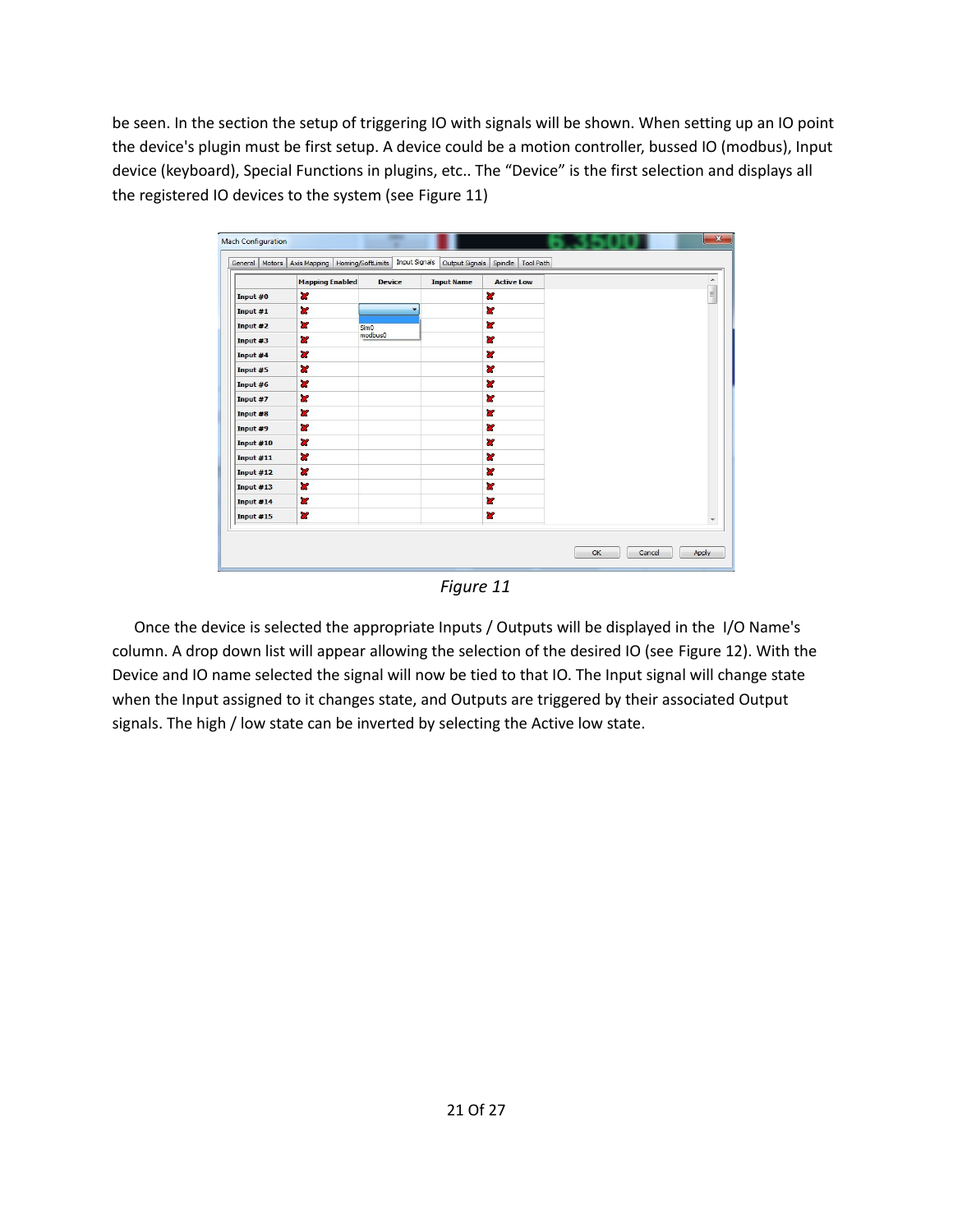|             | <b>Mapping Enabled</b>  | <b>Device</b> | <b>Input Name</b> | <b>Active Low</b> | ▲                        |
|-------------|-------------------------|---------------|-------------------|-------------------|--------------------------|
| Input #0    | X                       |               |                   | ×                 | $\blacksquare$           |
| Input #1    | ×                       | modbus0       | Input1<br>¥       | ×                 |                          |
| Input #2    | X                       |               | Input1            | <b>R</b>          |                          |
| Input #3    | æ                       |               |                   | ×                 |                          |
| Input #4    | Y                       |               |                   | ×                 |                          |
| Input #5    | $\mathbf{x}$            |               |                   | <b>R</b>          |                          |
| Input #6    | 87                      |               |                   | ×                 |                          |
| Input #7    | $\mathbf{x}$            |               |                   | ×                 |                          |
| Input #8    | æ                       |               |                   | ×                 |                          |
| Input #9    | $\overline{\mathbf{x}}$ |               |                   | ×                 |                          |
| Input $#10$ | $\mathbf{r}$            |               |                   | <b>Y</b>          |                          |
| Input #11   | $\overline{\mathbf{x}}$ |               |                   | X                 |                          |
| Input #12   | $\mathbf{r}$            |               |                   | ×                 |                          |
| Input $#13$ | $\mathbf{x}$            |               |                   | <b>R</b>          |                          |
| Input #14   | $\overline{a}$          |               |                   | Y                 |                          |
| Input #15   | $\mathbf{r}$            |               |                   | $\mathbf{x}$      | $\overline{\phantom{a}}$ |

<span id="page-21-0"></span>*Figure 12*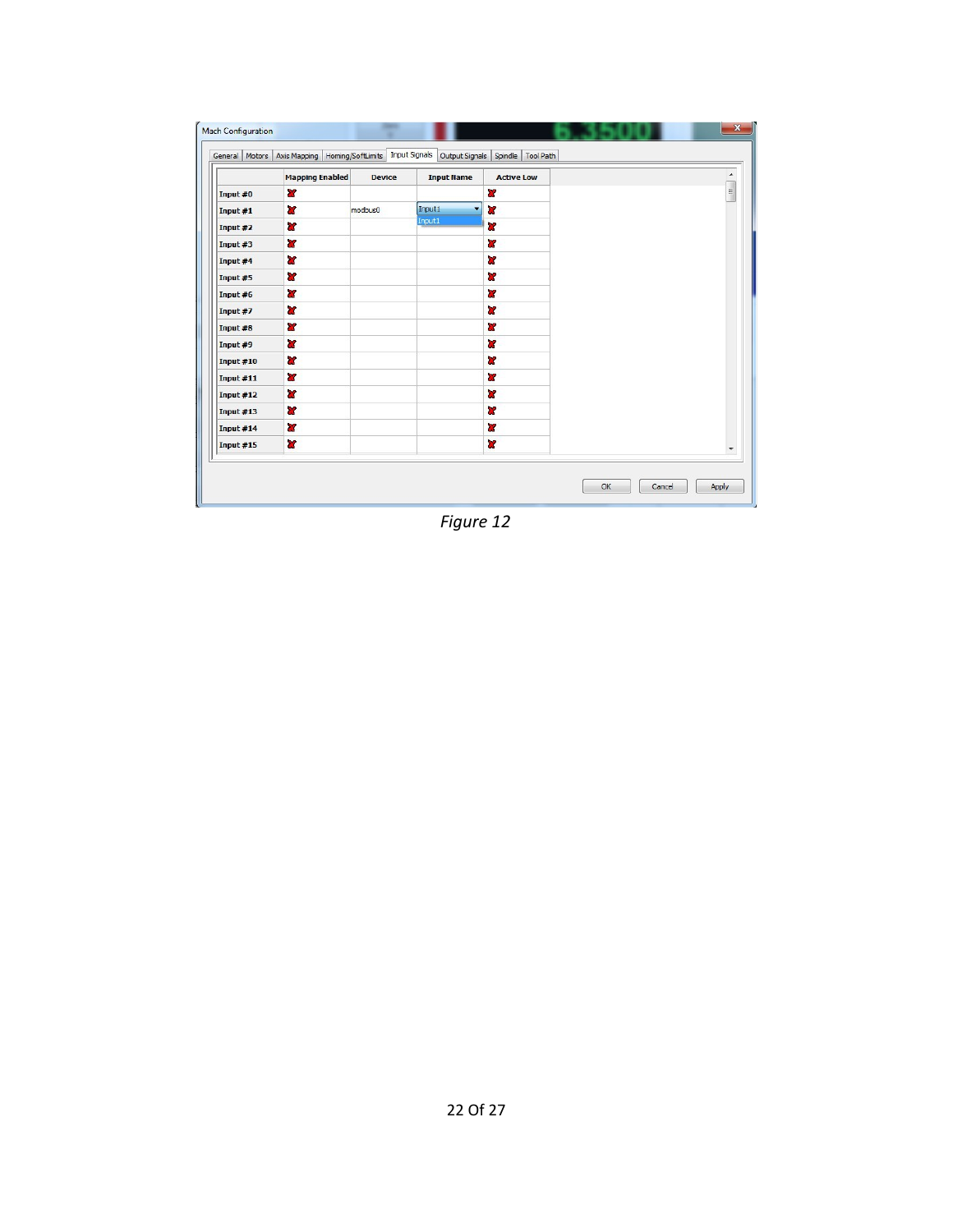# <span id="page-22-0"></span>*Input Signals*

The input signals are used to connect Inputs from devices to Input Signals in the core. Some of the most important signals are the Homing and Limit inputs. The Homing and Limits are set per motor NOT per axis. The axis use motors to show what motors drive the axis and to display the state of the limits and homes. As an example if Motor 1 and Motor 5 where used on the X axis and the + Limit was hit the X axis would show positive limit as being active. The inputs of the motors are or'ed to the axis states. Below is a complete list of the Input signals (See [Table 2\)](#page-22-1).

| <b>Input Signal</b> | <b>Description</b>                                                                |
|---------------------|-----------------------------------------------------------------------------------|
| Input #0 To         |                                                                                   |
| Input #63           | User inputs that can be mapped to any function                                    |
| Motor 0 Home To     |                                                                                   |
| Motor 31 Home       | The home input of the motor with the associated number                            |
| Motor $0 + F$       |                                                                                   |
| Motor $31++$        | Positive limit for the motor                                                      |
| Motor $0 - To$      |                                                                                   |
| Motor 31 --         | Negative limit for the motor                                                      |
| Digitize            | Probe input for G31 commands                                                      |
| Index               | Once per rev input for getting the RPM of the spindle                             |
| Limit Override      | Override the limits to allow jogging when on a limit switch                       |
|                     | Used to tell the core that the system is in E-stop. This input is NOT to issue an |
| E-Stop              | an E-stop but to tell that the one has occurred with the proper e-stop hardware   |
|                     | (Master control relay disabled for example).                                      |
|                     | THC (Torch Height Control) is enabled allowing the head to be jogged up and       |
| THC On              | down while Gcode motion is active to keep a proper gap from the plate to the      |
|                     | tip.                                                                              |
| THC Up              | Move the Torch tip Up when THC is active, Disabled it THC On is off               |
| <b>THC Down</b>     | Move the Torch tip Down when THC is active, Disabled it THC On is off             |
|                     | More then one input per rev to get spindle speed (legacy input and may not be     |
| Timing              | in all motion devices).                                                           |
| Jog Axis +/-        | Jog X+, Jog X-, Jog Y+ Command axis to jog in the +/- direction                   |
|                     | Input to tell the the spindle is at the commanded Speed. This will take the place |
| Spindle At Speed    | of the spindle speed up delay if enabled.                                         |
|                     | Input to tell the spindle has reached zero Speed. This will take the place of the |
| Spindle At Zero     | Spindle deceleration time if enabled.                                             |

<span id="page-22-1"></span>*Table 2: Input Signals*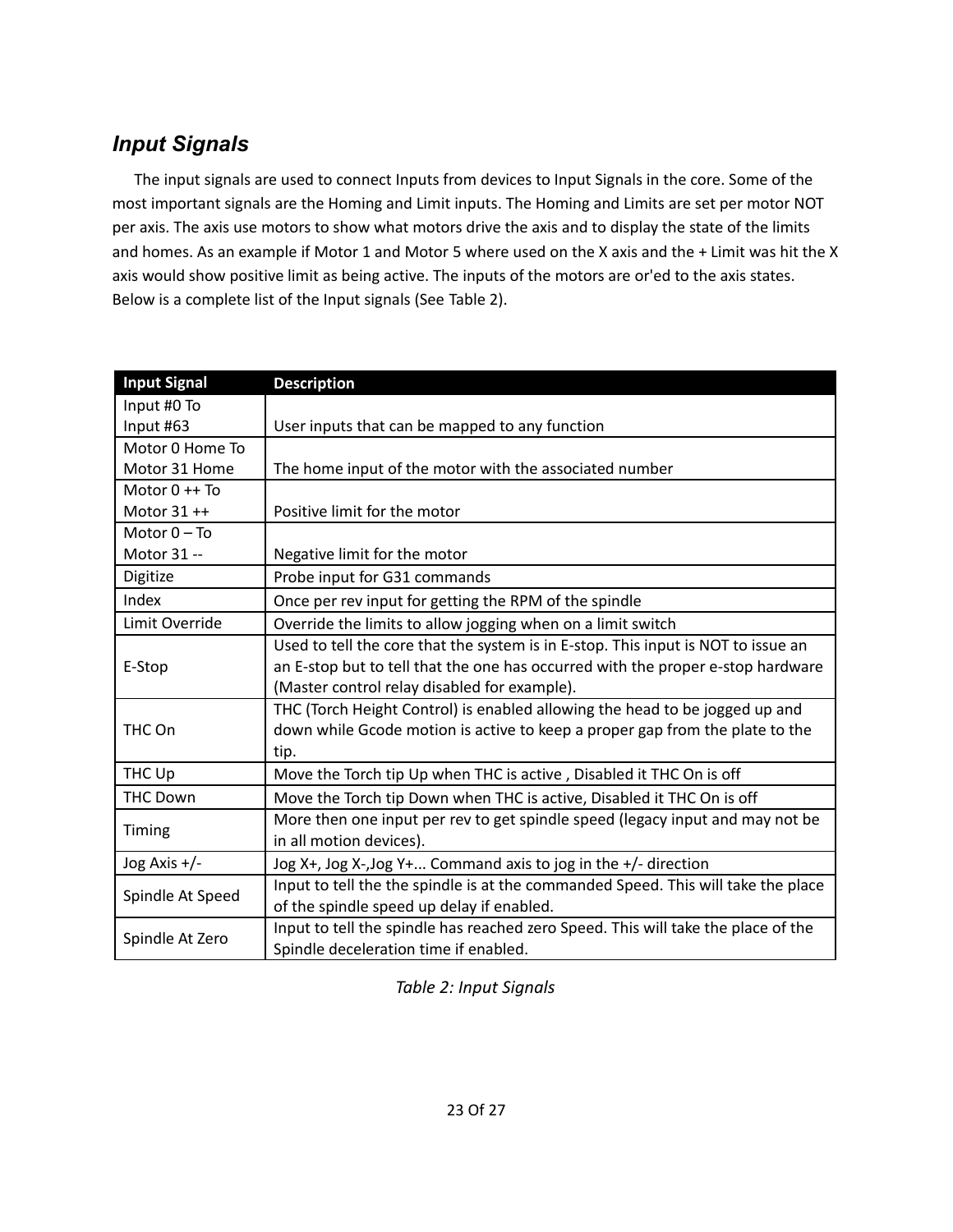# <span id="page-23-0"></span>*Output Signals*

The output signals are used to tie the device outputs to the output signals. The output signals can be used to drive outputs directly for things such as Spindle ouputs, Coolant, indicator lights on panels and so on.

| <b>Output Signal</b>    | <b>Description</b>                                                             |
|-------------------------|--------------------------------------------------------------------------------|
| $X + +$                 | Activated when one of the motors that makes up the X axis has a positive limit |
|                         | switch pressed.                                                                |
|                         | Activated when one of the motors that makes up the X axis has a negative limit |
| X --                    | switch pressed.                                                                |
| X Home                  | Activated when one of the motors that makes up the X axis has a Home switch    |
|                         | pressed.                                                                       |
| $Y + +$                 | Activated when one of the motors that makes up the Y axis has a positive limit |
|                         | switch pressed.                                                                |
| Y --                    | Activated when one of the motors that makes up the Y axis has a negative limit |
|                         | switch pressed.                                                                |
| Y Home                  | Activated when one of the motors that makes up the Y axis has a Home switch    |
|                         | pressed.                                                                       |
| $Z + +$                 | Activated when one of the motors that makes up the Z axis has a positive limit |
|                         | switch pressed.                                                                |
|                         | Activated when one of the motors that makes up the Z axis has a negative limit |
| Z --                    | switch pressed.                                                                |
|                         | Activated when one of the motors that makes up the Z axis has a Home switch    |
| Z Home                  | pressed.                                                                       |
|                         | Activated when one of the motors that makes up the A axis has a positive limit |
| A ++                    | switch pressed.                                                                |
|                         | Activated when one of the motors that makes up the A axis has a negative limit |
| A --                    | switch pressed.                                                                |
|                         | Activated when one of the motors that makes up the A axis has a Home switch    |
| A Home                  | pressed.                                                                       |
|                         | Activated when one of the motors that makes up the B axis has a positive limit |
| $B + +$                 | switch pressed.                                                                |
|                         | Activated when one of the motors that makes up the B axis has a negative limit |
| $B -$                   | switch pressed.                                                                |
|                         | Activated when one of the motors that makes up the B axis has a Home switch    |
| <b>B</b> Home           | pressed.                                                                       |
|                         | Activated when one of the motors that makes up the C axis has a positive limit |
| $C + +$                 | switch pressed.                                                                |
|                         | Activated when one of the motors that makes up the C axis has a negative limit |
| $C -$                   | switch pressed.                                                                |
|                         | Activated when one of the motors that makes up the C axis has a Home switch    |
| C Home                  | pressed.                                                                       |
| Enable #0 $\rightarrow$ | Enable will be active when the machine is enabled. The enables can be turned   |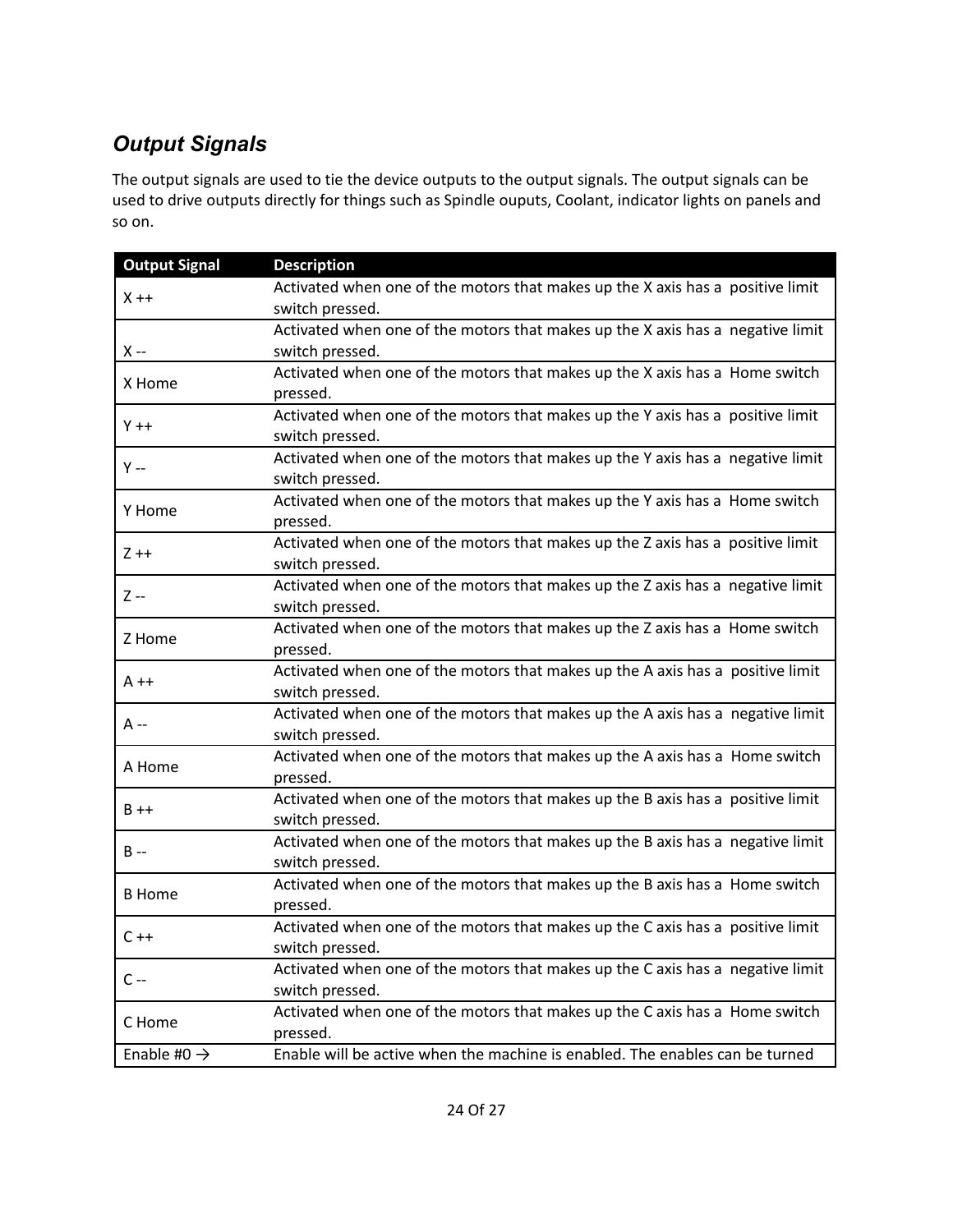| <b>Output Signal</b>                                                                                                          | <b>Description</b>                                                                                      |  |
|-------------------------------------------------------------------------------------------------------------------------------|---------------------------------------------------------------------------------------------------------|--|
| Enable #31                                                                                                                    | on with a delay set under the motor tuning dialog. If the axis that uses the                            |  |
| Output #0 $\rightarrow$                                                                                                       | motor is not enabled the motor will not get an enable signal                                            |  |
| Output #63                                                                                                                    | Output #0 $\rightarrow$ #63 are used for OEM and user output signals                                    |  |
|                                                                                                                               | Output is active when running Gcode, used for indicator lights to show a file is                        |  |
| <b>Gcode Running</b>                                                                                                          | running                                                                                                 |  |
| <b>Feed Hold</b>                                                                                                              | Output is active when in a Feed Hold state                                                              |  |
| <b>Block Delete</b>                                                                                                           | Output is active when Block delete is active                                                            |  |
| Single Block                                                                                                                  | Output is active when Single Block is active                                                            |  |
| Reverse Run                                                                                                                   | Output is active when Reverse Run is active (reverse run is to run a file<br>backwards)                 |  |
| Opt Stop                                                                                                                      | Output is active when optional stop is active (stop on M01's in Gcode file)                             |  |
| Machine Enabled                                                                                                               | Output is active when the machine is in an enabled state                                                |  |
| Output is active when a tool change is active or waiting for a Cycle start when<br><b>Tool Change</b><br>in manual toolchange |                                                                                                         |  |
| Output active when selectable DRO is set to display Distance To Go (distance<br>Dist To Go                                    |                                                                                                         |  |
|                                                                                                                               | from end point of the current move)                                                                     |  |
| Machine coord                                                                                                                 | Output active when selectable DRO is set to display Machine Position (position<br>from the home switch) |  |
| Softlimits On                                                                                                                 | Output active when the softlimits are active                                                            |  |
| Jog Inc                                                                                                                       | Output active when the cores user Jog mode is set to Incremental jog mode                               |  |
| Jog Cont                                                                                                                      | Output active when the cores user Jog mode is set to continuous jog mode                                |  |
| <b>Jog Enabled</b>                                                                                                            | Output active when the cores user Jog mode is enabled                                                   |  |
| Jog MPG                                                                                                                       | Output active when the cores user Jog mode is set to Manual Pulse Generator<br>(MPG) jog mode           |  |
| X Homed                                                                                                                       | Output active when a home cycle has been completed for the X axis                                       |  |
| Y Homed                                                                                                                       | Output active when a home cycle has been completed for the Y axis                                       |  |
| Z Homed                                                                                                                       | Output active when a home cycle has been completed for the Z axis                                       |  |
| A Homed                                                                                                                       | Output active when a home cycle has been completed for the A axis                                       |  |
| <b>B</b> Homed                                                                                                                | Output active when a home cycle has been completed for the B axis                                       |  |
| C Homed                                                                                                                       | Output active when a home cycle has been completed for the C axis                                       |  |
| Dwell                                                                                                                         | Output active when a Dwell is acitve (G4 command in Gcode)                                              |  |
|                                                                                                                               | Output toggles when the toolpath is set to report the mouse position and Core                           |  |
| <b>Toolpath Mouse</b>                                                                                                         | is set to report clicks. See Lua Script manual to set the core into Toolpath                            |  |
| Down                                                                                                                          | capture mode                                                                                            |  |
| Limit Override                                                                                                                | Output active when the Limit override is acitve                                                         |  |
| Charge Pump #1                                                                                                                | Output when the Charge Pump #1 should be active                                                         |  |
| Charge Pump #2                                                                                                                | Output when the Charge Pump #2 should be active                                                         |  |
| Current Hi/Low                                                                                                                | Output active when motion is about to be done to set drive to be in high                                |  |
|                                                                                                                               | current mode                                                                                            |  |
| Spindle On                                                                                                                    | Output active when the spindle is on                                                                    |  |
| Spindle Fwd                                                                                                                   | Output active when the spindle is running in forward direction                                          |  |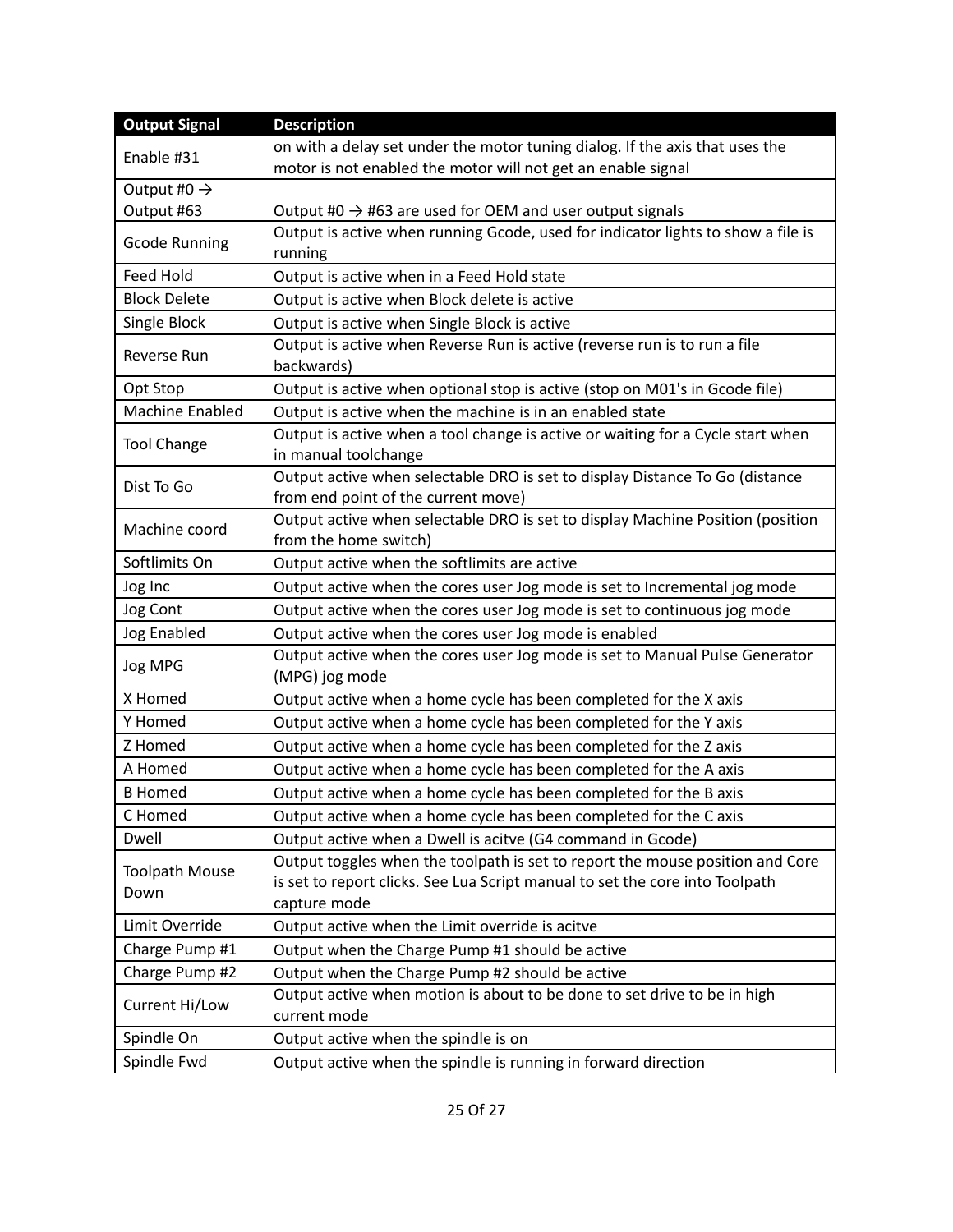| <b>Output Signal</b> | <b>Description</b>                                                 |
|----------------------|--------------------------------------------------------------------|
| Spindle Rev          | Output active when the spindle is running in the reverse direction |
| Coolant On           | Output active when the Coolant is set to be on                     |
| Mist On              | Output active when the Mist is set to be on                        |
| Digitize Trigger     | Output active with the digitize input is active                    |

*Table 3: Output Settings*

# <span id="page-25-2"></span>*Spindle*

The Spindle dialog allows the configuration and setup of up to 20 spindle rages. The spindle ranges can be gears and or belt settings to allow for a change in the range of speeds avalable.

| <b>Output Signal</b> | <b>Description</b>                                                                                                                                                                                                                                                                      |  |  |
|----------------------|-----------------------------------------------------------------------------------------------------------------------------------------------------------------------------------------------------------------------------------------------------------------------------------------|--|--|
| <b>MinRPM</b>        | The minimum RPM the spindle in the selected range                                                                                                                                                                                                                                       |  |  |
| <b>MaxRPM</b>        | The maximum RPM the spindle in the selected range                                                                                                                                                                                                                                       |  |  |
| <b>Accel Time</b>    | The time to accerate the spindle in the slected range. If the "Spindle At Speed"<br>signal is enabled the Accel Time is not need and should be set to zero. Any<br>value in the Accel Time field will be done after the Spindle At Speed signal has<br>been toggled.                    |  |  |
| Decel Time           | The time to decelerate the spindle in the slected range. If the "Spindle At Zero"<br>signal is enabled the Decel Time is not need and should be set to zero. Any<br>value in the Decel Time field will be done after the Spindle At Zero signal has<br>been toggled.                    |  |  |
| Feedback Ratio       | By default the Feedback ratio is 1, a value of one is used in an application<br>where the feed back device is mounted on the spindle. If the feedback device is<br>mounted on the motor or some other part of th gear train the feedback ratio<br>can be used to get the correct speed. |  |  |
| Reversed             | Reversed selection allows the spindle motor to reverse the direction based on<br>the reversed check box. This selection is used when a gear or ratio causes a<br>reverse in the spindle direction. It is common for knee type mills to reverse<br>direction from high to low range.     |  |  |

# <span id="page-25-1"></span>*Max Motor RPM*

The maximum RPM of the spindle motor. The reason for the maximum RPM is to allow for proper scalling of the motors RPM on all ranges. The motor RPM is used by motion devices, plugins, VFD's, Lua etc for planning the proper motor RPM to get the requested spindle RPM.

# <span id="page-25-0"></span>*Motor as Spindle*

With this selection a stepper motor, servo motor, or VFD that can be setup as a motor in the motion device. The motor will be treated as an out of band axis and will use the motors acceleration settings.